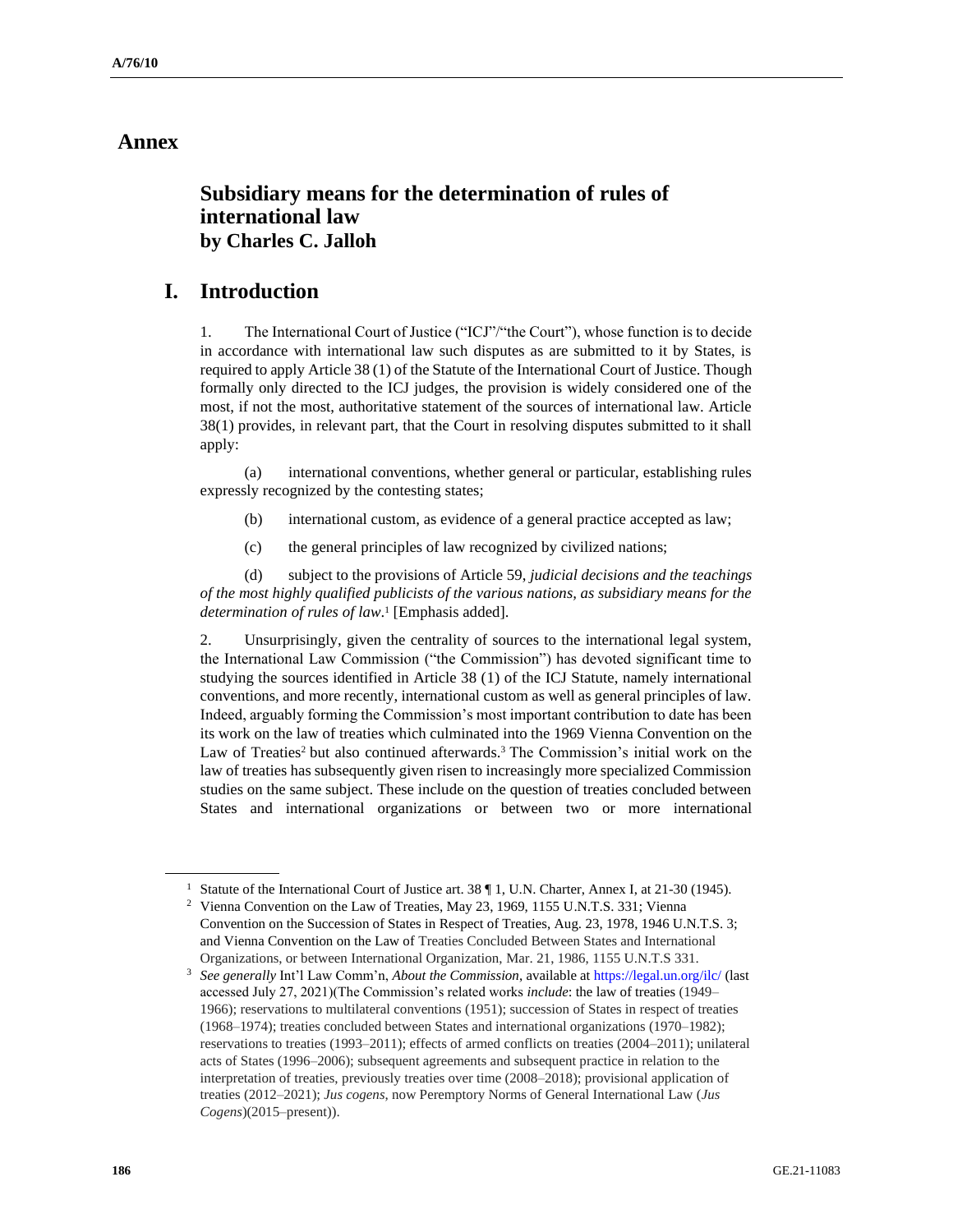organizations,<sup>4</sup> reservations to treaties,<sup>5</sup> the effects of armed conflict on treaties,<sup>6</sup> unilateral acts of States,<sup>7</sup> subsequent agreements and subsequent practice in relation to the interpretation of treaties, $\frac{8}{3}$  provisional application of treaties, $\frac{9}{3}$  and peremptory norms of general international law (*jus cogens*).<sup>10</sup>

3. With regard to Article 38, paragraph 1(b) of the ICJ Statute, which refers to international custom as evidence of a general practice accepted as law, the Commission took the topic "Formation and evidence of customary international law" into the programme of work at its sixty-fourth session (2012) though the title was later amended to "Identification of customary international law" during the sixty-fifth session (2013).<sup>11</sup> At its seventieth session (2018), the Commission adopted a set of draft conclusions on the identification of customary international law, on second reading, with commentaries and forwarded them with a final recommendation pursuant to article 23 of the Statute of the Commission.<sup>12</sup> The General Assembly, at its seventy-third session (2018), welcomed the completion of the work on the topic and took note of the draft conclusions on the identification of customary international law which were annexed to its resolution.<sup>13</sup> It commended them to States and encouraged their wider dissemination.

4. Continuing with its efforts to clarify the foundational sources of international law, during its seventieth session (2018), the Commission decided to add the topic "General principles of law" to its current programme of work and appointed a special rapporteur.<sup>14</sup> General principles of law have given rise to several questions in practice, and of course, are also a source of law in Article  $38(1)(c)^{15}$  of the ICJ Statute. During its seventy-first session (2019), the Special Rapporteur on the topic of general principles of law presented his first report to the Commission, and in 2020, the second report.<sup>16</sup> Due to the COVID-19 global pandemic, however, the session was exceptionally postponed by a year. The debate on the latter report could therefore only take place during the seventy-second session in 2021.<sup>17</sup>

<sup>4</sup> Int'l Law Comm'n, Rep. on the Work of its Thirty-fourth Session, U.N. Doc. [A/37/10](https://documents-dds-ny.un.org/doc/UNDOC/GEN/N82/232/50/pdf/N8223250.pdf?OpenElement) at 12–63 (1982).

<sup>5</sup> Int'l Law Comm'n, Rep. on the Work of its Sixty-third Session, U.N. Doc[. A/66/10](https://undocs.org/en/A/66/10) at 23 (2011). 6 *Id.* at 106.

<sup>7</sup> Int'l Law Comm'n, Rep. on the Work of its Fifty-eighth Session, U.N. Doc[. A/61/10](https://undocs.org/en/A/61/10) at 159–167 (2006).

<sup>8</sup> Int'l Law Comm'n, Rep. on the Work of its Seventieth Session, U.N. Doc[. A/73/10](https://undocs.org/en/A/73/10) at 11 (2018).

<sup>9</sup> *Id.* at 201.

<sup>&</sup>lt;sup>10</sup> Int'l Law Comm'n, Rep. on the Work of its Seventy-first Session, U.N. Doc. [A/74/10](https://undocs.org/en/A/74/10) at 141 (2019).

<sup>11</sup> Int'l Law Comm'n, *Provisional summary record of the 3132nd meeting*, U.N. Doc. [A/CN.4/SR.3132](https://undocs.org/en/A/CN.4/SR.3132) at 22 (May 22, 2012).

<sup>&</sup>lt;sup>12</sup> Int'l Law Comm'n, Rep. on the Work of its Seventieth Session, U.N. Doc[. A/73/10](https://undocs.org/en/A/73/10) at 119 (2018).

<sup>13</sup> *See* G.A. Res. 73/203 1, ¶ ¶ 4 (Dec. 20, 2018).

<sup>14</sup> Int'l Law Comm'n, *Provisional summary record of the 3433rd meeting*, U.N. Doc. [A/CN.4/SR.3433](https://undocs.org/en/A/CN.4/SR.3433) at 3 (July 19, 2018).

<sup>&</sup>lt;sup>15</sup> Statute of the International Court of Justice art. 38 ¶ 1(c), U.N. Charter, Annex I, at 21-30 (1945).

<sup>16</sup> Marcelo Vázquez-Bermúdez (Special Rapporteur for general principles of law), *First report on general principles of law*, U.N. Doc[. A/CN.4/732](https://undocs.org/en/A/CN.4/732) (Apr. 5, 2019); Marcelo Vázquez-Bermúdez (Special Rapporteur for general principles of law), *Second report on general principles of law*, U.N. Doc. [A/CN.4/741](https://undocs.org/en/A/CN.4/741) (Apr. 9, 2020); *See also* U.N. Secretariat, General principles of law, Memorandum by the Secretariat, Int'l Law Comm'n, U.N. Doc. [A/CN.4/742,](https://undocs.org/en/A/CN.4/742) (May 12, 2020).

<sup>17</sup> *See* Int'l Law Comm'n, *Daily Bulletin Seventy-second Session (2021)*, available at https://legal.un.org/ilc/sessions/72/bulletin.shtml (last accessed July 30, 2021) (The plenary debate on the topic general principles of law began with the special rapporteur's introduction on July 12, 2021 during the Commission's 3,536th meeting, and concluded with a referral to the drafting committee on July 21, 2021 during the Commission's 3,546th meeting.)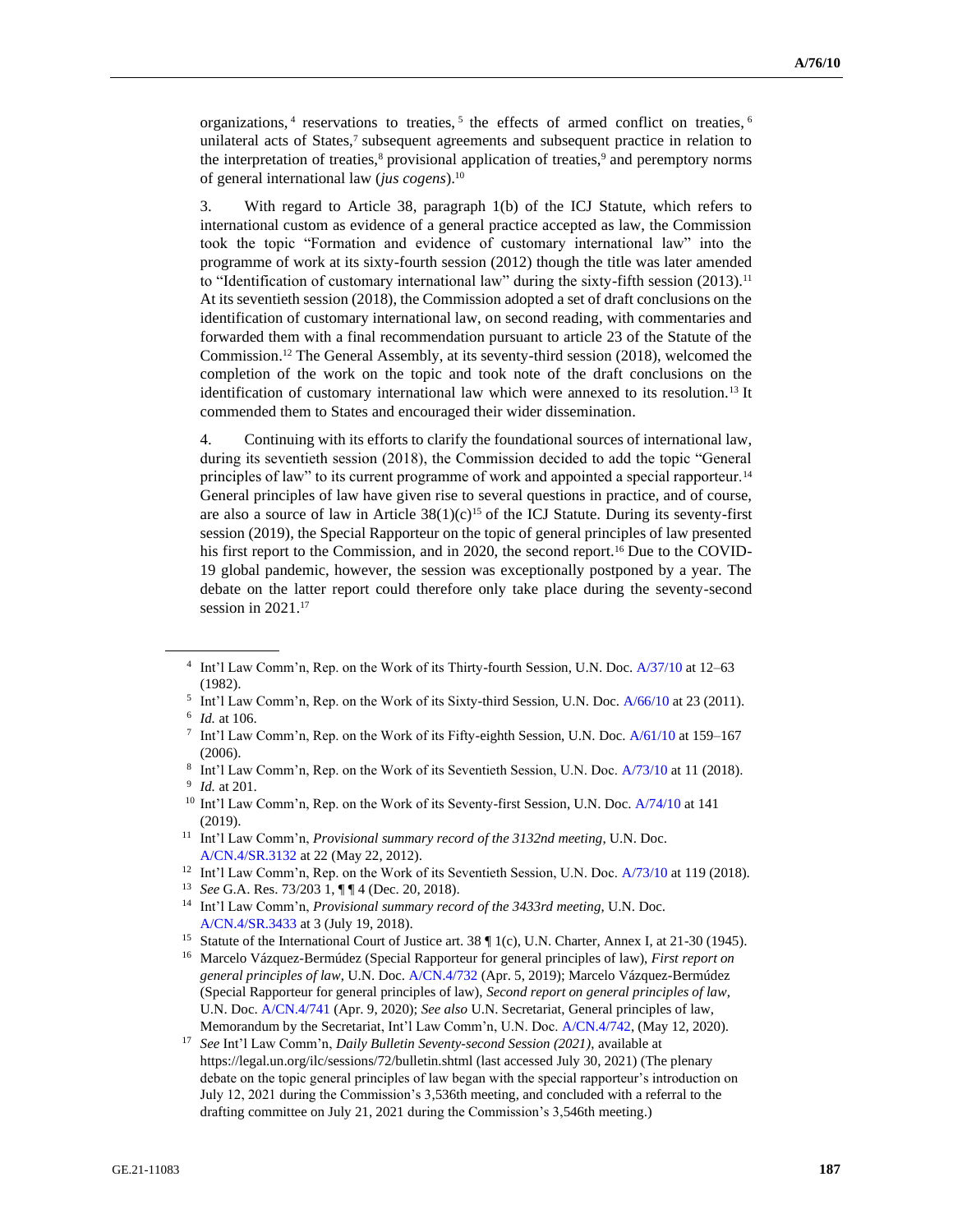5. The Commission's focus on the elucidation of the sources of international law appears to have been well received by States and the international legal community. To date, it has completed studies aimed at clarifying treaties and customary law. It is also well on track with its study of the sometimes neglected and sometimes misunderstood source of general principles of law. At this stage, the Commission has undertaken systematic consideration of the first three sub-paragraphs of Article 38, paragraph 1. But one last sub-paragraph of Article 38 (1) concerning "subsidiary means" for determining rules of international law remains largely unaddressed.

6. The subject matter has, of course, come up in the Commission's work over the years. These include during the plenary debate of the first report on General principles of law during the seventy-first session exposing the lack of clarity regarding subsidiary means. However, the topic has not been separately examined for its potential value, even if by its own express terms, it is merely a "subsidiary means for the determination of rules of law." In any case, there are aspects of these subsidiary means and their interaction and relationship to the sources that are uncertain, confusing, and arguably even unsettled. Consequently, in order not to leave a gap in the clarity, predictability and uniformity of international law, it is proposed that the Commission consider completing its systematic study of Article 38(1) by also examining the subsidiary means for the determination of rules of international law listed in sub-paragraph (d), that is to say, *judicial decisions* and *the teachings of the most highly qualified publicists of the various nations*.

7. "Judicial decisions" as well as "the teachings of the most highly qualified publicists of the various nations" have played a vital role in the development of international law. This is particularly evident in, but not limited to, the formative years of international law. The weight of judicial decisions and scholarly works vary, depending on the tribunal and relevant field of international law. The Commission, given its previous as well as more recent work on sources of international law and its specific mandate as a general international law expert body, seems particularly well placed to provide clarification on several aspects of the subsidiary means for the determination of rules of law. This would include the nature, scope and functions of subsidiary means *vis-à-vis* the sources of international law.

8. As with other recent sources-related topics, and without prejudice to a different outcome that may emerge from the needs of this study, the outcome on the topic could be a set of draft conclusions accompanied with commentaries. The preference for draft conclusions will thus parallel the approach of the Commission on the topics "Identification of customary international law"<sup>18</sup> and "General principles of law."<sup>19</sup> There is, as of yet, no single definition of "draft conclusions" in the practice of the Commission. In the meaning used here, it is proposed that the outcome of the study on the topic would represent the outcome of a process of reasoned deliberation and a restatement of the rules and practices found in relation to subsidiary means in determination of the rules of international law. Thus, the content of such draft conclusions, in line with the statute and settled practice of the Commission, could be presumed to reflect both the codification and progressive development of international law.

<sup>18</sup> *See* Int'l Law Comm'n, Rep. on the Work of its Seventieth Session, U.N. Doc. [A/73/10](https://undocs.org/en/A/73/10) at 119- 122 (2018).

<sup>19</sup> *See* Int'l Law Comm'n, Rep. on the Work of its Seventy-first Session, U.N. Doc[. A/74/10](https://undocs.org/en/A/74/10) at 329 (2019).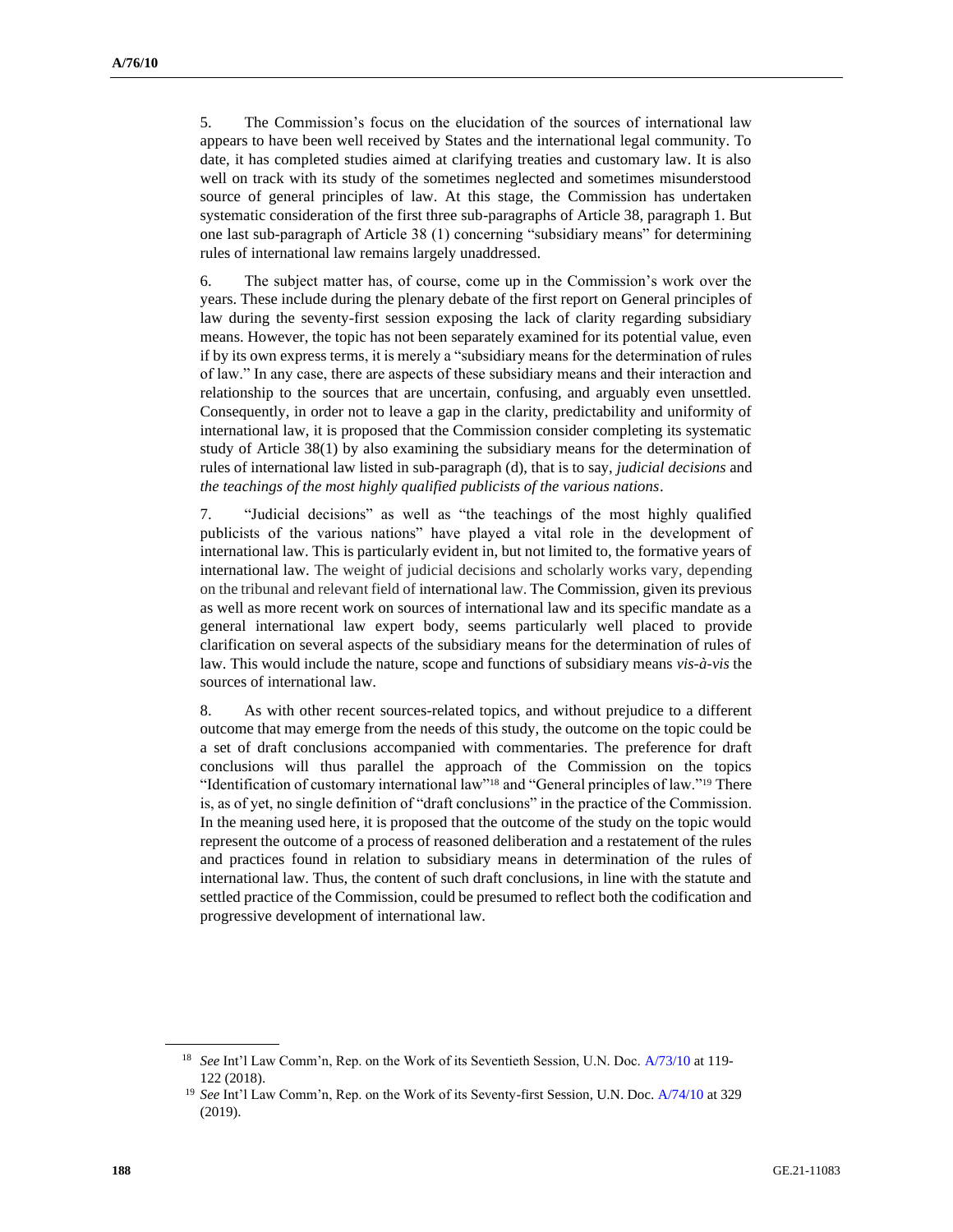# **II. The topic fulfils the Commission's criteria for new topics**

9. The topic meets the criteria for selection of new topics set by the Commission in 1996 and again reiterated in 1998.<sup>20</sup> The requirements are that the topic should: (a) reflect the needs of States in respect of the progressive development of international law and its codification; (b) be sufficiently advanced in stage in terms of State practice to permit progressive development and codification; and (c) be concrete and feasible for progressive development and codification.<sup>21</sup> Though not applicable in this instance, since this would be a classic general international law topic, the Commission also agreed not to restrict itself to traditional topics but to also consider those that reflect new developments in international law and pressing concerns of the international community.<sup>22</sup>

10. The Commission's topic selection criteria mentioned immediately above are fulfilled in the present case. The topic is important for States by promoting a more comprehensive understanding of *judicial decisions* and *the teachings of the most highly qualified publicists of the various nations* and the underlying practical and theoretical approaches to them by different courts and tribunals at the national and international levels. A legion of international and national jurisprudence and an extensive body of scholarly literature refers to judicial decisions and teachings of publicists, though not always expressly as subsidiary means, in the process of determining the applicable rules of international law. <sup>23</sup> Studying the approaches and diverging views on the use of subsidiary means in Article 38(1)(d) could thus provide an authoritative methodological guide and would likely aid the determinations of the weight to attach to them in the process of determining the existence of the rules of international law in paragraphs 1(a) to 1(c) of Article 38 of the ICJ Statute.

11. The topic is also sufficiently advanced in terms of State practice to permit codification and progressive development. This is because there is a voluminous body of national and international judicial decisions. There has also been a dramatic increase in the number of international courts and tribunals over the past half century, as well as ample academic writings and other scholarly literature referring to subsidiary means of determining the rules of law.

12. The topic is also both concrete and feasible given the particular focus on Article  $38(1)(d)$ , and taken together with previous works of the Commission, offers it an opportunity to complete its contribution on the clarification of the role of subsidiary means in the identification of the sources of international law. The work may thus serve as a useful complement to the ongoing work on Article  $38(1)(c)$ , regarding general principles of law, and depending on when it is taken up by the Commission, could allow potential synergies between it and Article 38(1)(d) to be further explored.

<sup>20</sup> [1997] 2 Y.B. Int'l L. Comm'n 1, at 71–71 ¶ 238, U.N. Doc. [A/CN.4/SER.A/1997/Add.1;](https://undocs.org/en/A/CN.4/SER.A/1997/Add.1) [1998] 2 Y.B. Int'l L. Comm'n 1, at 110 553, U.N. Doc[. A/CN.4/SER.A/1998/Add.1](https://undocs.org/en/A/CN.4/SER.A/1998/Add.) (1998).

<sup>21</sup> *Id.*; *See also* Int'l Law Comm'n, Rep. on the work of its Fifty-second Session, U.N. Doc[. A/55/10](https://documents-dds-ny.un.org/doc/UNDOC/GEN/N00/664/24/img/N0066424.pdf?OpenElement) at 131 ¶ 728 (2000).

<sup>22</sup> [1998] 2 Y.B. Int'l L. Comm'n 1, at 110 ¶ 553, U.N. Doc. [A/CN.4/SER.A/1998/Add.1](https://undocs.org/en/A/CN.4/SER.A/1998/Add.1) (1998)("The Commission further agreed that it should not restrict itself to traditional topics, but could also consider those that reflect new developments in international law and pressing concerns of the international community as a whole.").

<sup>23</sup> *See* Sandesh Sivakumaran, *The Influence of Teachings of Publicists on the Development of International Law*, 66 Int'l & Comp. L. Q.1 (2017); *See also* Sondre T. Helmersen, *Scholarly Judicial Dialogue in International Law*, 16 L. & Pract. of Int'l Cts. & Trib. 464 (2017). For a thoughtful new monograph on teachings, see Sondre T. Helmersen, The Application of Teachings by the International Court of Justice (Cambridge Univ. Press, 2021).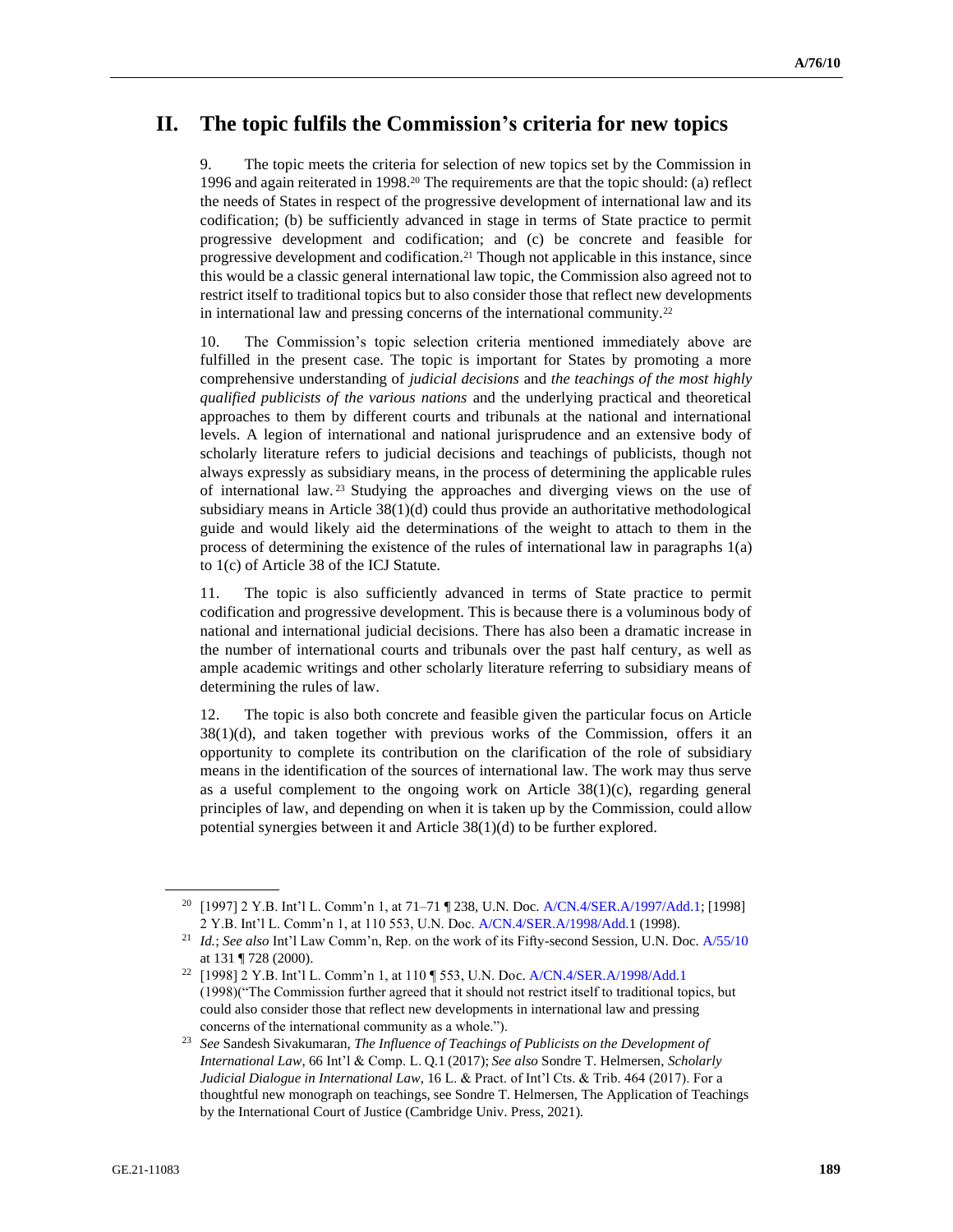# **III. Brief overview of Article 38(1) and doubts about subsidiary means**

13. The place of judicial decisions and the writings of the most highly qualified publicists of the various nations in Article 38(1) remains the subject of debate among writers. There seems to be even a divergence of scholarly views on whether Article 38(1) establishes one or two lists. Some view the judicial decisions referred to in sub-paragraph (d) as a source of law much like the other sources of law listed in sub-paragraphs (a) to (c) of the article, and describe the language of Article 38 "… as essential in principle and see no great difficulty in seeing a subsidiary means for the determination of rules of law as being a source of the law, not merely by analogy but directly...."<sup>24</sup> The second, and perhaps more prominent approach, asserts that the article establishes two lists. Subparagraphs (a) to (c) provide the "formal sources from which legally valid rules of international law may emerge,"<sup>25</sup> while sub-paragraph (d) is said to provide alternative or additional means by which the existing "rules of law may be determined."<sup>26</sup> In other words, the subsidiary means are seen as solely a vehicle for the determination or ascertainment of the existence or content of the sources rather than themselves being sources as such. The opportunity to study this matter might enable the Commission to clarify the existing legal situation based on practice and to offer guidance on the status and use of subsidiary means across different areas of international law.

14. Furthermore, within the discussion of the wide category of "judicial decisions," there are questions concerning the status of decisions of *national* courts and tribunals in contrast to the decisions of *international* courts and tribunals.<sup>27</sup> While judicial decisions cannot in and of themselves be sources of law, the findings of judicial bodies when interpreting and applying treaties, custom and general principles of law determining rules of international law can identify binding legal obligations for States, international organizations and other bodies.

15. As regards the relationship of subsidiary means to the different sources of international law, judicial decisions seem to play different roles, sometimes clarifying general treaty rules or purposively interpreting them to apply to new situations that might not have been previously contemplated.<sup>28</sup> In this regard, the ICJ, as the principal judicial organ of the United Nations, has through its judgments made substantial contributions to

<sup>24</sup> Robert Y. Jennings, *International Lawyers and the Progressive Development of International Law*, *in* Theory of International Law at the Threshold of the 21st Century, 413-24 (J. Makarczyk ed., 1996).

<sup>25</sup> Aldo Z. Borda, *A Formal Approach to Article 38(1)(d) of the ICJ Statute from the Perspective of the International Criminal Courts and Tribunals*, 24 Eur. J. Int'l L. 649, 652 (2013); O. J. Lissitzyn, *Reviewed Work: International Law. Vol. 1 (3rd ed.): International Law as Applied by International Courts and Tribunals by Georg Schwarzenberger*, 53 Am. J. Int'l. L. 197 (1959).

<sup>&</sup>lt;sup>26</sup> *Id.* at 653 (citing Schwarzenberger).

<sup>27</sup> *See* Sienho Yee, *Article 37 of the ICJ Statute and Applicable Law: Selected Issues in Recent Cases*, 7 J. Int. Disp. Settlement 472 (2016).

<sup>28</sup> *See* Int'l Ct. of Justice, Handbook of the International Court of Justice, at 98-100, U.N. Sales No. 1055 (2016), available at https://www.icj-cij.org/files/publications/handbook-of-the-court-en.pdf (last accessed July 27, 2021)(Indeed, as far back as 1949, the ICJ recognized such a "new situation" in relation to the UN Charter in its *Advisory Opinion on Reparation for Injuries Suffered in the Service of the United Nations*, Advisory Opinion, ICJ Reports 1949)("The Court is here faced with a new situation. The questions to which it gives rise can only be solved by realizing that the situation is dominated by the provisions of the Charter considered in the light of the principles of international law.")(Since then, in many decisions, the ICJ has expressly recognized the evolution of international law. It has stressed the importance of such evolution to the determination of the law applicable to the case in question.).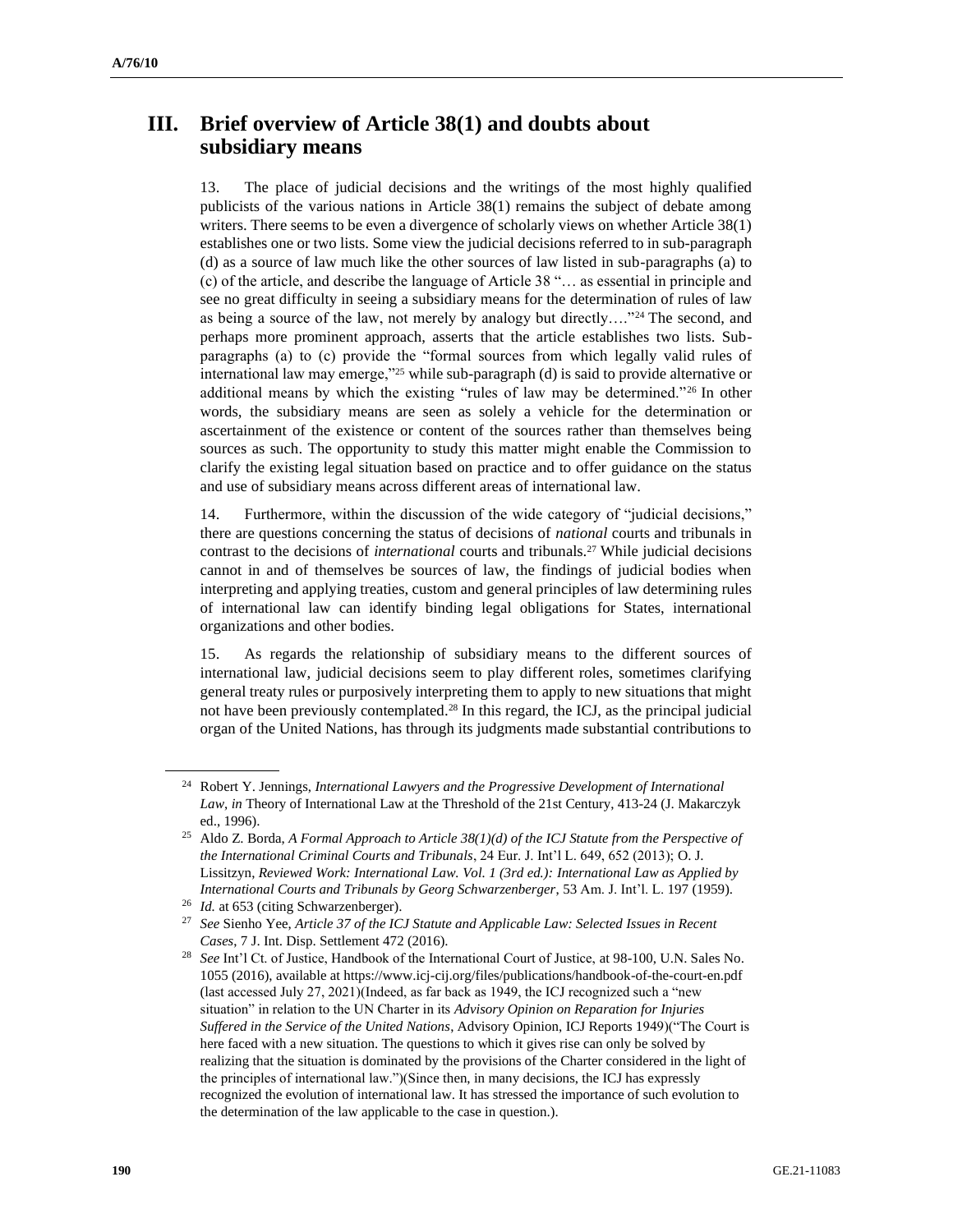the development of various fields of international law, inter alia, on the law governing the use of force, law of the sea, maritime boundary delimitation, State responsibility, law of treaties, consular relations, asylum, international environmental law, decolonization, selfdetermination, etc. The Court, in turn, often applies the substantive rules elucidated in its prior decisions. In the process of doing so, by fiat of its judicial decisions explicating rules of international law, it also makes contributions to the consolidation if not the development of international law.<sup>29</sup>

16. Regarding customary international law, as explained in the Memorandum prepared by the Secretariat of the Commission in the topic "Identification of customary international law," "decisions of national courts have two general functions in the determination of customary international law."<sup>30</sup> One function they serve is as evidence of State practice. Another is as an aid to the determination of rules of law. This duality was recognized in the Commission's final conclusions on identification of customary international law.<sup>31</sup> Accordingly, building on that prior work and the ongoing work on general principles of law, it might be beneficial for the analysis under this topic to consider the role that judicial decisions of both national and international courts play in the interpretation and application of international law rules articulated in treaties, custom and general principles of law as envisioned by Article 38.

17. Article 38 of the ICJ Statute did not, of course, develop in a vacuum. Writing in 1908, Oppenheim provided an insight into the state of affairs prior to the drafting of Article 38:

Apart from the International Prize Court agreed upon by the Second Hague Peace Conference but not yet established, there are no international courts in existence which can define these customary rules and apply them authoritatively to cases which themselves become precedents binding upon inferior courts. The writers on international law, and in especial the authors of treatises, have in a sense to take the place of the judges and have to pronounce whether there is an established custom or not, whether there is a usage only in contradistinction to a custom, whether a recognised usage has now ripened into a custom, and the like . . . . It is for this reason that textbooks of international law have so much more importance for the application of law than text-books of other branches of the law.<sup>32</sup>

18. Current Article 38(1)(d) is based on the Permanent Court of International Justice (PCIJ) Statute. The 1920 Advisory Committee of Jurists, specifically President Descamps, proposed a text which read: international jurisprudence as a means for the application and

<sup>29</sup> *See* Int'l Ct. of Justice, Handbook of the International Court of Justice, at 77, U.N. Sales No. 1055 (2016), available at https://www.icj-cij.org/files/publications/handbook-of-the-court-en.pdf (last accessed July 27, 2021)(Concluding that "A judgment of the Court does not simply decide a particular dispute, but inevitably also contributes to the development of international law. Fully aware of this, the Court takes account of these two objectives in preparing and drafting its judgments.").

<sup>&</sup>lt;sup>30</sup> U.N. Secretariat, Identification of customary international law: The role of decisions of national courts in the case law of international courts and tribunals of a universal character for the purpose of the determination of customary international law, Memorandum by the Secretariat, Int'l Law Comm'n, U.N. Doc[. A/CN.4/691](https://undocs.org/en/A/CN.4/691) (Feb. 9, 2016).

<sup>31</sup> *See, for instance*, Int'l Law Comm'n, Rep. on the Work of its Seventieth session, U.N. Doc. [A/73/10](https://undocs.org/en/A/73/10) at 120-21 (2018)(Conclusions 6, 10, 13 and 14)(Encompassing, in some of these instances, both judicial decisions of national courts and the teachings of publicists).

<sup>32</sup> Aldo Z. Borda, *A Formal Approach to Article 38(1)(d) of the ICJ Statute from the Perspective of the International Criminal Courts and Tribunals*, 24 Eur. J. Int'l L. 649, 659 (2013); *See also* L F. L. Oppenheim, *The Science of International Law: Its Task and Method*, 2 Am. J. Int'l L. 313 (1908).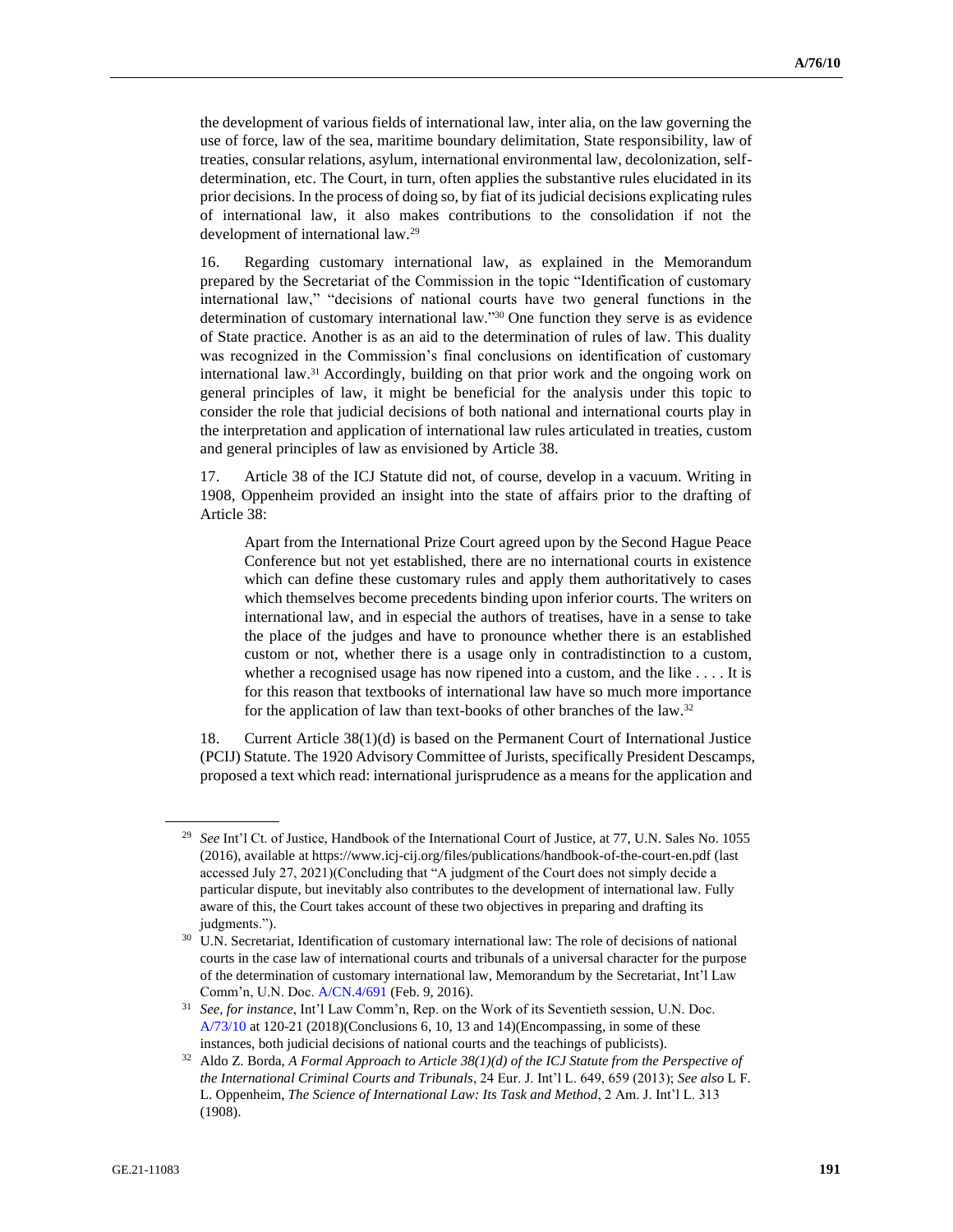development of law. <sup>33</sup> This faced some opposition. In subsequent debates, President Descamps stated that "[d]octrine and jurisprudence no doubt do not create law; but they assist in determining rules which exist. A judge should make use of both jurisprudence and doctrine, but they should only serve as elucidation."<sup>34</sup> The initial Descamps proposal was not adopted. During subsequent discussions, Mr. Root and Mr. Phillimore submitted an alternative draft.<sup>35</sup> "Faced with continued opposition, Descamps  $\lceil \rceil$  suggested . . . the following wording: '[t]he Court shall take into consideration judicial decisions and the teachings of the most highly qualified publicists of the various nations as a subsidiary means for the determination of rules of law'."<sup>36</sup> Descamps himself also proposed adding "as subsidiary means for the determination of rules of law." This language was adopted without change.<sup>37</sup> Thus, as part of the proposed study, it is expected that a close review of the drafting history of the provision could prove useful to clarifying the intended role and current place of subsidiary means in the determination of rules of international law.

## **IV. Judicial decisions**

19. The first paragraph of Article 38 of the ICJ Statute makes clear that "judicial decisions" are "subsidiary means for the determination of rules of law."<sup>38</sup> That said, as one commentator has argued, "[t]his formula underestimates the role of decisions of international courts in the norm creating process. Convincingly elaborated judgments often have a most important influence on the norm-generating process, even if in theory courts apply existing law and do not create new law."<sup>39</sup> In principle, of course, decisions of the ICJ carry no binding force, except between the parties, and even then, only in respect of that particular case (Article 59, ICJ Statute).<sup>40</sup> Thus, although there is no *stare decisis* before the Court similar to that found in Common Law legal systems, with a hierarchy of judicial precedents from higher courts being binding on lower courts, the ICJ does in practice rely on its own prior decisions. This enhances predictability and consistency in the application of international law. It also serves to advance legal security for States and international organizations. The Court departs from prior decisions only for serious reasons, and where it does so, it often provides the rationale for doing so.

20. At times, it can be challenging to determine how narrowly or broadly Article 38(1) is to be interpreted. The Court also naturally relies on the work of its predecessor, the PCIJ. The parties pleading before it do so as well. The parties and any interveners often also refer extensively to both judicial decisions and teachings or scholarly works. In the result, perhaps unsurprisingly, the Court also usually refers to the decisions of other international and national courts and tribunals. It has only, in a relatively small number of cases, cited the works of individual scholars in its main judgments though the work of expert bodies such as the Commission seem prominent when it is deciding cases or rendering advisory opinions.

21. The ICJ now increasingly refers to judicial decisions from other courts in a pattern that could only be expected to increase as international law becomes more specialized.

<sup>33</sup> *Id.* at 651.

<sup>34</sup> *Id.* at 652.

<sup>35</sup> Aldo Z. Borda, *A Formal Approach to Article 38(1)(d) of the ICJ Statute from the Perspective of the International Criminal Courts and Tribunals*, 24 Eur. J. Int'l L. 649, 652 (2013).

<sup>36</sup> *Id.*

<sup>37</sup> *Id*.

<sup>38</sup> Statute of the International Court of Justice art. 38 ¶ 1(d), U.N. Charter, Annex I, at 21–30 (1945).

<sup>39</sup> Rudolf Bernhardt, *Custom and Treaty in the Law of the Sea*, in Recueil Des Cours: Collected Courses of the Hague Acad. of Int'l L. (Vol. 205), 247–330 (1987).

<sup>40</sup> Statute of the International Court of Justice art. 59, U.N. Charter, Annex I, at 21–30 (1945).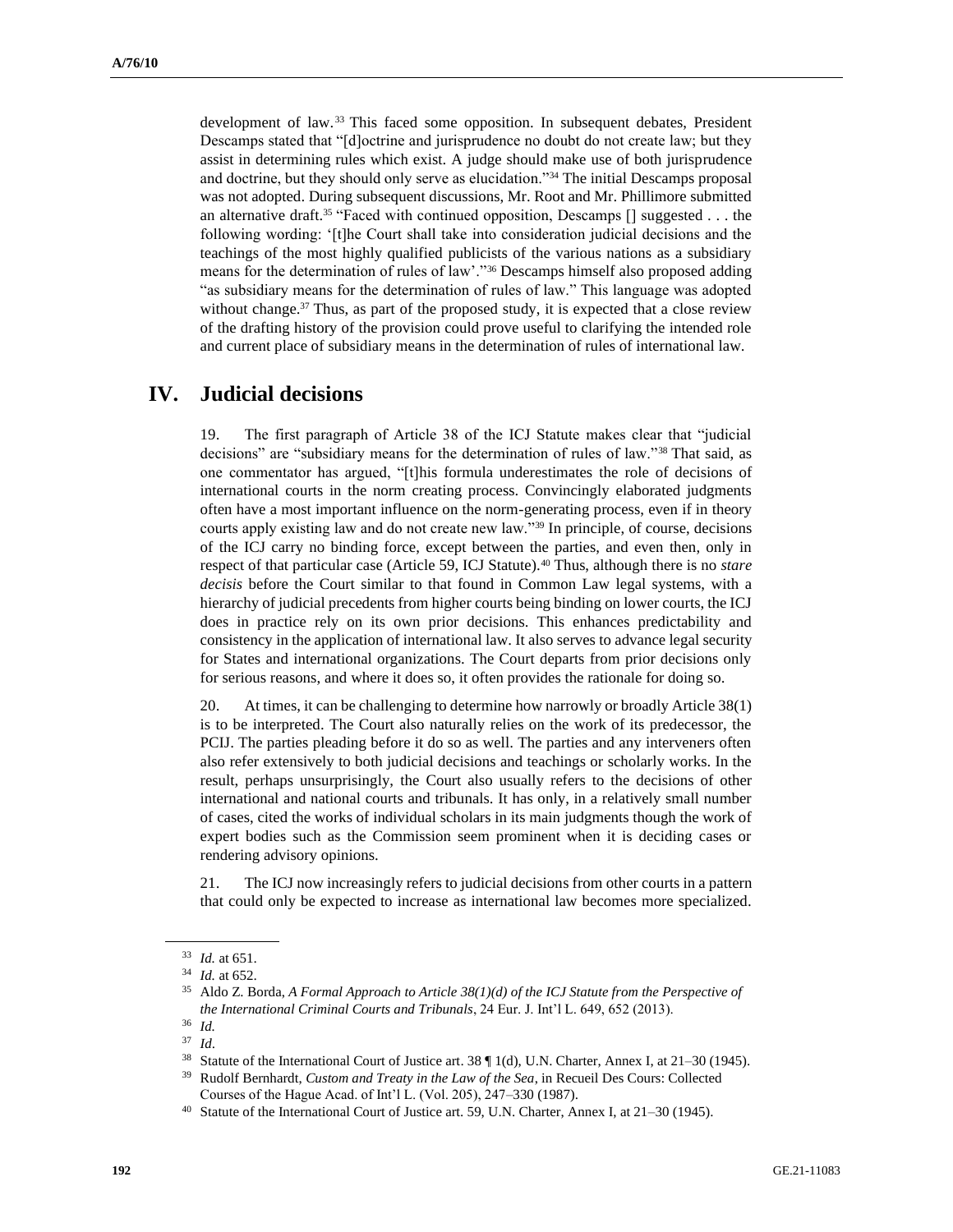For example, it has cited the International Tribunal for the Law of the Sea,<sup>41</sup> the Central American Court of Justice, $42$  the Court of Justice of the European Communities $43$  (now Court of Justice of the European Union), some arbitral awards,<sup>44</sup> and to regional human rights bodies, such as the Inter-American Court of Human Rights,<sup>45</sup> the European Court of Human Rights,<sup>46</sup> and the African Commission on Human and Peoples' Rights.<sup>47</sup> In relation to the latter, in its 2010 *Diallo* judgment, <sup>48</sup> the ICJ referred to the African Commission on Human and Peoples' Rights interpretation of article 12(4) of the African Charter on Human and People's Rights. The Court stated:

[w]hen the court is called upon […] to apply a regional instrument for the protection of human rights, it must take due account of the interpretation of that instrument adopted by the independent bodies which have been specifically created, if such has been the case, to monitor the sound application of the treaty in question.<sup>49</sup>

22. Furthermore, the ICJ has frequently referred to the work of specialized tribunals, including the International Criminal Tribunal for the former Yugoslavia<sup>50</sup> (ICTY) and the International Criminal Tribunal for Rwanda<sup>51</sup> (ICTR) on issues of international criminal and international humanitarian law. In some cases, as those cited in the preceding paragraph, it has given a measure of deference to rulings of specialized courts. Similarly, given that every field of international law is part of a wider international legal system, for their part, those tribunals also often refer to the ICJ for authoritative guidance on the status of international law on key issues alongside the sources mentioned in Article 38.

23. The practice of specialized and national courts in following the rulings of the ICJ on matters of general international law could also be interesting to examine as part of

- <sup>43</sup> *See* Application of the Interim Accord of 13 September 1995 (*The former Yugoslav Rep. of Maced. v. Greece*), Judgment, 2011 I.C.J. Rep. 644, 678-79 ¶ 109 (Dec. 5).
- <sup>44</sup> *See* Territorial and Maritime Dispute between Nicaragua and Honduras in the Caribbean Sea (*Nicar. v. Hond.*), Judgment, 2007 I.C.J. Rep. 659, 701 ¶ 133 (Oct. 8)(Referring to the award rendered on Mar. 24, 1922 by the Swiss Federal Council in Frontier Dispute between Colombia and Venezuela, I R.I.A.A. 223 (1922))(In the same case and just one paragraph later, the Court also referred to the award rendered on Jan. 23, 1933 by the Special Boundary Tribunal in Honduras Borders (*Guat. v. Hond.*), II RIAA 1325 (1949)).

<sup>41</sup> *See* Territorial and Maritime Dispute (*Nicar. v. Col.*), Judgment, 2012 I.C.J. Rep. 624, 666 ¶ 114 (Nov. 19).

<sup>42</sup> *See* Land, Island and Maritime Frontier Dispute (*El Sal. v. Hond.*: Nicar. intervening), Judgment, 1992 I.C.J. Rep. 351, 599 ¶ 401 (Sept. 11)(Referring to the judgment in *El Sal. v. Nicar.* AJIL 674 (CACJ 1917)).

<sup>45</sup> *See* Case Concerning Ahmadou Sadio Diallo (*Rep. of Guinea v. Dem. Rep. Congo*), Compensation, 2012 ICJ Rep. 324, 331 ¶ 13 (June 19).

<sup>46</sup> *See* Application of the Convention on the Prevention and Punishment of the Crime of Genocide (*Bosn. & Herz. v. Serb. and Montenegro*), Judgment, 2007 I.C.J. Rep. 43, 92 ¶ 119 (Feb. 26); Case Concerning Ahmadou Sadio Diallo (*Rep. of Guinea v. Dem. Rep. Congo*), Compensation, 2012 I.C.J. Rep. 324, 331 ¶ 13 (June 19); Jurisdictional Immunities of the State (*Ger. v. It.*: Greece intervening), Judgment, 2012 I.C.J. Rep. 99, 132 ¶ 72 (Feb. 3).

<sup>47</sup> *See* Ahmadou Sadio Diallo (*Rep. of Guinea v. Dem. Rep. Congo*), Merits, Judgment, 2010 I.C.J. Rep. 639, 663-64 ¶ 66-67 (Nov. 30).

<sup>48</sup> *Id.* at 664 ¶ 67.

<sup>49</sup> *Id.*; *See also* Mads Andenas and Johann R. Leiss, *The Systemic Relevance of "Judicial Decisions" in Article 38 of the ICJ Statute*, 77 Max-Planck-Institut für ausländisches öffentliches Recht und Völkerrecht 907–972 (2017) for a thorough discussion of article 38 and the ICJ approach to judicial decisions.

<sup>50</sup> *See* Application of the Convention on the Prevention and Punishment of the Crime of Genocide (*Bosn. & Herz. v. Serb. and Montenegro*), Judgment, 2007 I.C.J. Rep. 43, 130 ¶ 212 (Feb. 26).

<sup>51</sup> *Id.* at 126 ¶ 198.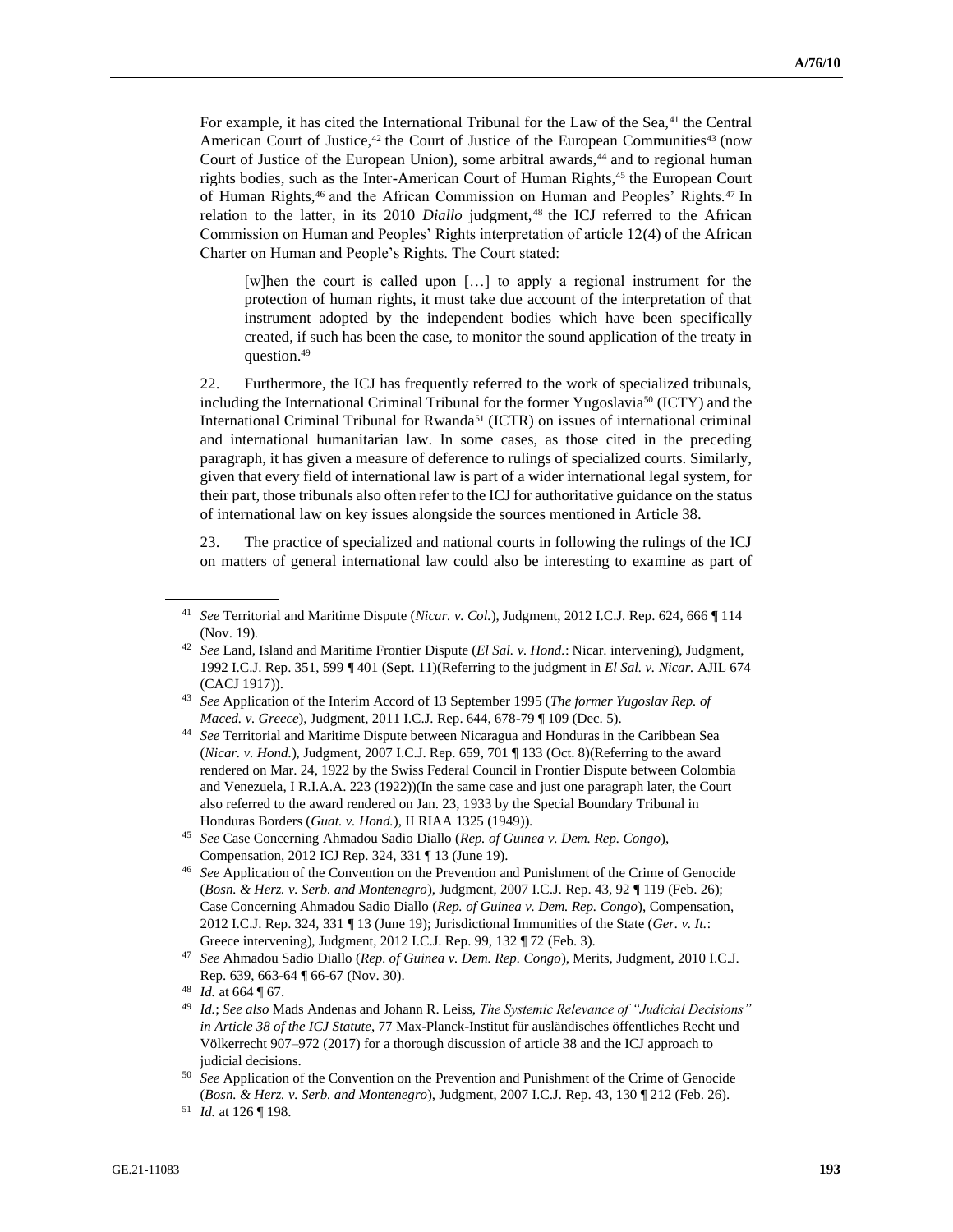what is often referred to as judicial dialogue between different courts and tribunals.<sup>52</sup> For example, the ICTY has referred to such subsidiary means as envisioned by Article 38(1)(d) of the ICJ Statute. To illustrate, in Kupreškić et al., the ICTY Trial Chamber stated that "[b]eing international in nature . . ., the Tribunal [could not] but rely upon the wellestablished sources of international law and, within this framework, upon judicial decisions." <sup>53</sup> Regarding the value that should be given to such decisions, the Trial Chamber held the view that they "should only be used as a 'subsidiary means for the determination of rules of law".<sup>54</sup> The Tribunal further clarified that "judicial precedent is not a distinct source of law in international criminal adjudication."<sup>55</sup> Relatedly, Article 20(3) of the Statute of the Special Court for Sierra Leone (SCSL) specifies that "[t]he judges of the Appeals Chamber of the Special Court shall be guided by the decisions of the Appeals Chamber of the [ICTY and ICTR]."<sup>56</sup> However, the SCSL underscored that this provision does not imply that the decisions of those international tribunals constitute direct sources or are binding on the SCSL.<sup>57</sup>

24. A similar position can be seen at the International Criminal Court (ICC) whose body of applicable law in Article 21<sup>58</sup> of the Rome Statute mirrors, to a great extent, the sources listed in Article 38 of the ICJ Statute. In addition to applying its own statute as well as applicable treaties and other principles and rules of international law as well as general principles derived from the national laws of legal systems of the world, including the laws of States that would normally exercise jurisdiction over the various crimes within its jurisdiction, the ICC may apply principles and rules of law as interpreted in its previous decisions.

25. While the question of the place of judicial decisions, including those from other courts and tribunals would depend on the relevant constitutive statutes or instruments of those tribunals and even their jurisprudence, a wide variety of practice can be found in the use of judicial decisions to ascertain the applicable rules of law to apply in a given case as subsidiary means for the determination of the law. This begs the question: what is a "judicial decision"? Moreover, the phrase "judicial decisions" in Article 38(1) of the

 $52$  See, for example, scholarly analysis of judicial dialogue in the field of human rights law in *Special Issue: Judicial Dialogue in Human Rights*, edited by Elżbieta Karska and Karol Karski, 21 [Int'l Com. L. Rev.](https://brill.com/view/journals/iclr/iclr-overview.xml) 5 (2019).

<sup>53</sup> Aldo Z. Borda, *A Formal Approach to Article 38(1)(d) of the ICJ Statute from the Perspective of the International Criminal Courts and Tribunals*, 24 Eur. J. Int'l L. 649, 653 (2013); *See also* L. F. L. Oppenheim, *The Science of International Law: Its Task and Method*, 2 Am. J. Int'l L. 313 (1908).

 $\frac{54}{55}$  *Id.* 

<sup>55</sup> Aldo Z. Borda, *A Formal Approach to Article 38(1)(d) of the ICJ Statute from the Perspective of the International Criminal Courts and Tribunals*, 24 Eur. J. Int'l L. 649, 653 (2013).

Statute of the Special Court for Sierra Leone art. 20 ¶ 3, Jan. 16, 2002, 2178 U.N.T.S. 145.

<sup>57</sup> *See Prosecutor v. Issa Hassan Sesay et. al*., Case No. SCSL-04-15-T, Trial Court Judgment, at 295 (Mar. 2, 2009); For commentary on the jurisprudential contributions to international criminal law by the Special Court for Sierra Leone, *see* Charles C. Jalloh, The Legal Legacy of the Special Court for Sierra Leone (Cambridge Univ. Press, 2020); Charles C. Jalloh (ed.), The Sierra Leone Special Court and Its Legacy: The Impact for Africa and International Criminal Law (Cambridge Univ. Press, 2014); Symposium, *The Legal Legacy of the Special Court for Sierra Leone*, 15 FIU L. Rev. 1 (2021); Charles C. Jalloh, *The Continued Relevance of the Contributions of the Sierra Leone Tribunal to International Criminal Law*, 15 FIU L. Rev. 1, 1-13 (2021); Charles C. Jalloh, *Closing Reflections on the Contributions on the SCSL's Legal Legacy*, 15 FIU L. Rev. 1, 91-95 (2021).

<sup>58</sup> For excellent commentary, see Margaret M. deGuzman, "Article 21", in O. Triffterer and K. Ambos, eds., Rome Statute of the International Criminal Court: A Commentary (3rd ed., Munich and Oxford, C. H. Beck, Hart, Nomos, 2016) 932–948.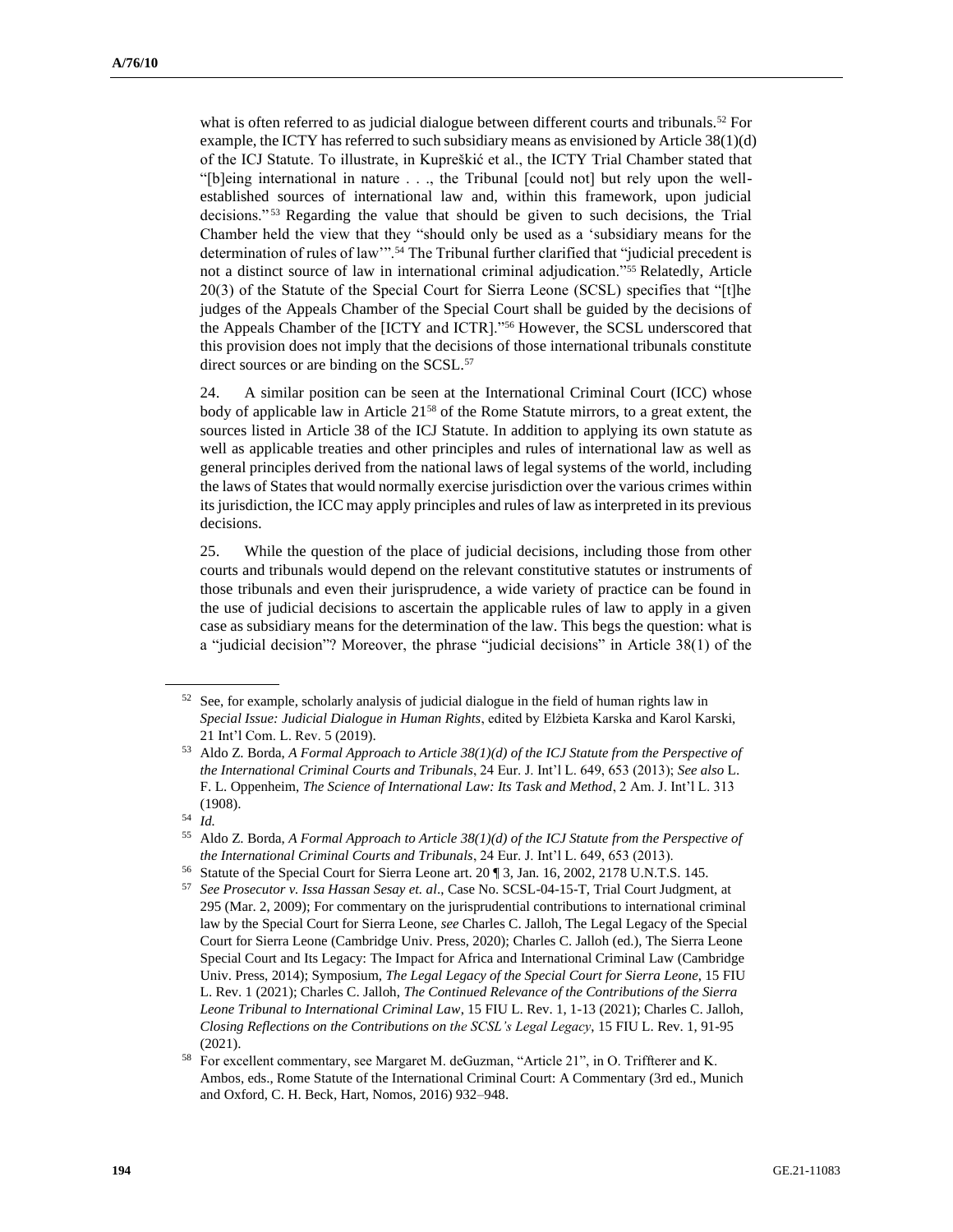ICJ Statute was not qualified by the words "international" or "national", and for that matter, "regional". This appears to suggest that a more comprehensive understanding of "judicial" and "decisions" may be required.

26. Questions also persist regarding the relevance and weight of decisions of national courts, as opposed to international courts, as well as those of regional judicial courts and quasi-judicial tribunals in the determination of the rules of *international* law in the context of sources. Legitimate questions can also be asked whether, in the context of determining specific rules, the works of specialized ad hoc panels or arbitrators established by one or two disputing parties ought to carry the same weight as decisions of judicial bodies established by international or regional courts created by States especially those of a universal or quasi universal character. This is particularly so in areas such as international investment law or where the decision of such arbitral bodies departs from existing rules of international law.

27. In some instances, concerns have also arisen that different international courts and tribunals might concurrently address the same dispute, or might reach conflicting conclusions with respect to the same international rule, leading to questions as to their respective institutional competences and their hierarchical relations *inter se*. <sup>59</sup> While those concerns and questions may be of some importance, they fall outside the scope of the present topic.

28. Against this wider backdrop, it should be possible to determine a methodology that can assist in ascertaining the value and weight to be given to judicial decisions as subsidiary means for determination of the applicable rules of international law. This could enable the Commission to set out a consistent approach that could be useful to States, international organizations, courts and tribunals, as well aslegal scholars and practitioners of international law.

## **V. The teachings of the most highly qualified publicists**

29. The second prong of Article 38, paragraph 1(d), of the ICJ Statute affirms that "the teachings of the most highly qualified publicists of the various nations" are also "subsidiary means for the determination of rules of law." True, as a historical matter, the work of the most well-known scholars was of greater importance in the clarification of the applicable rules of international law.<sup>60</sup> This stature appears to have somewhat diminished, no doubt in part, because States have increasingly regulated matters using international conventions, and where such may not exist or prove to be insufficient, may themselves resort to customary international law and general principles of law although the process of determining the existence and content of the applicable rules from those sources also usually benefit from consulting scholarly works. Courts and tribunals, independently of "the teachings" of "the most highly qualified publicists," can also access with electronic means the extensive body of State practice through digests and other credible sources compiling such information. This appears to thereby limit the need for reliance on the work of "publicists."

<sup>&</sup>lt;sup>59</sup> Concerns about fragmentation and regime conflicts have also led to debates about the unity, coherence and legitimacy of international law. *See, in this regard,* [2006] 2 Y.B. Int'l L. Comm'n 1, at 177-84, U.N. Doc[. A/CN.4/SER.A/2006/Add.1;](https://undocs.org/en/A/CN.4/SER.A/2006/Add.1) Rep. of the Study Group of the Int'l Law Comm'n, *Fragmentation of International Law: Difficulties Arising From The Diversification And Expansion Of International Law*, U.N. Doc. [A/CN.4.L.682](https://documents-dds-ny.un.org/doc/UNDOC/LTD/G06/610/77/pdf/G0661077.pdf?OpenElement) at 13–14 ¶ 13 (Apr. 13, 2006).

<sup>60</sup> *See* Sandesh Sivakumaran, *The Influence of Teachings of Publicists on the Development of International Law*, 66 Int'l & Comp. L. Q.1 (2017); *See also* Sondre T. Helmersen, *Scholarly Judicial Dialogue in International Law*, 16 L. & Pract. of Int'l Cts. & Trib. 464 (2017).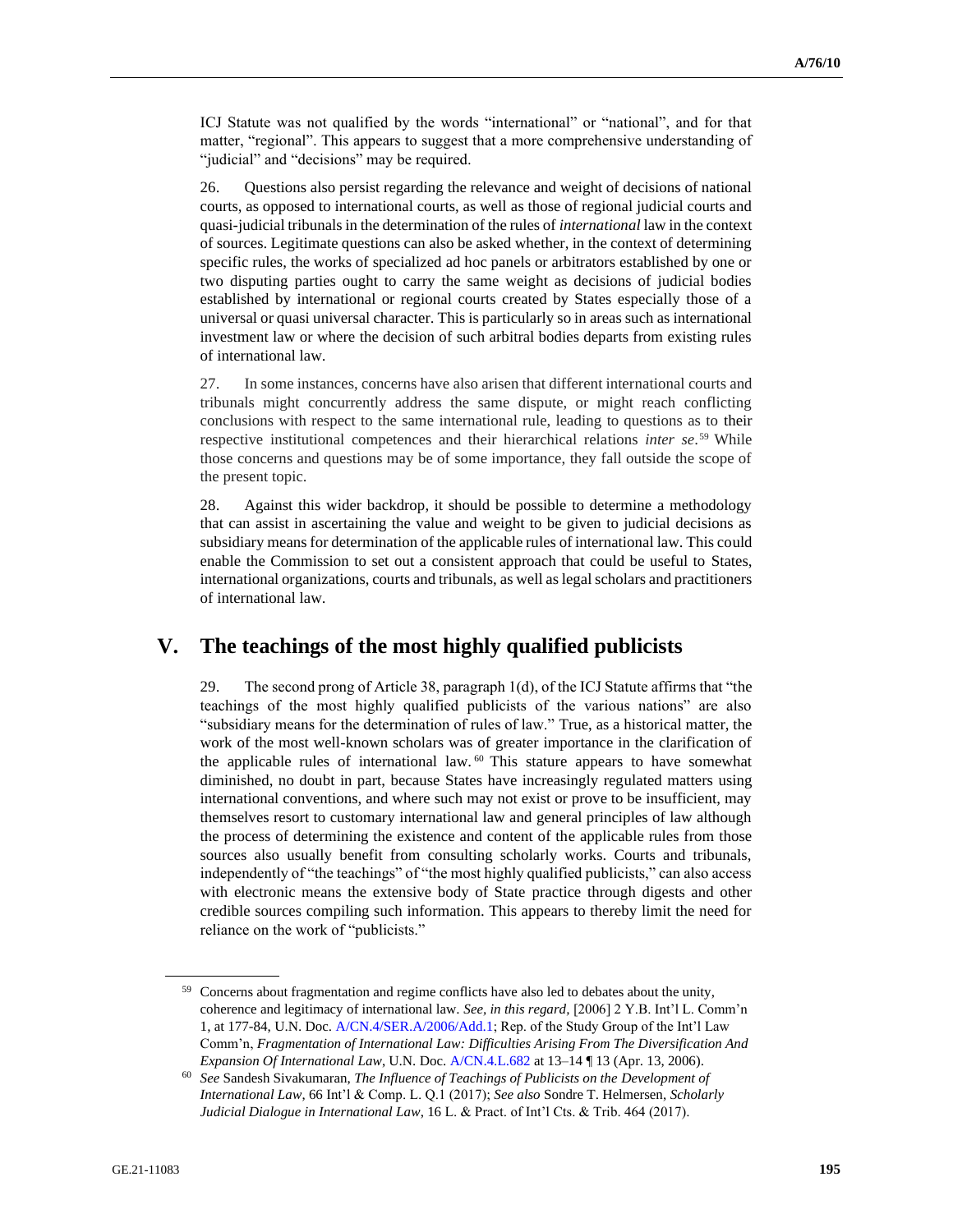30. Different courts and legal systems at the national and international levels take different approaches to the teachings of publicists or doctrine in the context of determination of rules of law whether national or international in nature. Whereas the teachings of publicists are only somewhat present in the judgements of the ICJ, with a relatively small number of main judgments referring to them, scholarly works are quite prominent in the separate opinions of individual judges as well as in the rulings and judgments of numerous other international courts and tribunals. They are also common in decisions of regional and other international tribunals. These include, out of many possible examples, the African Court of Human and Peoples' Rights, the European Court of Human Rights, the International Tribunal for the Law of the Sea, the Inter-American Court of Human Rights as well as the International Criminal Tribunals including the International Criminal Court as well as others such as the World Trade Organization. Some courts and tribunals at the municipal and international levels even frequently receive, or invite, the views of scholars acting as *amicus curiae* on specific legal issues.

31. If the works of individual scholars or publicists carry some weight, at least as an aid to interpretation, it appears that those originating from groups of scholars and certain expert bodies could be seen as even more authoritative. A threshold question would be whether the collective works of experts can be seen as forming part of the teachings of publicists. Furthermore, and if so, a distinction might also need to be drawn between the outcomes of the work of purely *private* expert bodies and those expert bodies created by States or international organizations. The pronouncements of groups of international lawyers, engaged in scientifically assessing the status of the law such as codification or progressive development, could certainly prove useful and influential. They could thus fall within the category of "teachings." Examples of such expert groups would include both ad hoc and permanent groups such as the Harvard Research in International Law (1929–1932), the *Institut de Droit International* and the International Law Association. All these private bodies, at different times in history, have made useful contributions to the clarification and advancement of certain areas of international law.

32. State created bodies, for example those established by and tasked with specific roles under a treaty such as the Human Rights Committee, the Committee against Torture and the International Committee of the Red Cross may carry, depending on the issue, some authority in the determinations of the applicable rules of international law. At least in so far as it concerns interpretations of legal areas within their areas of competence. Similarly, the works of legal or regional codification bodies such as that of the Asian-African Legal Consultative Organization, the African Union Commission on International Law, the Council of Europe Committee of Legal Advisers of Public International Law, the Inter-American Juridical Committee, being linked to States or State created organizations, albeit at the regional level, may also hold a similar place. The Commission's prior work has acknowledged this in the context of, for example, the draft conclusions addressing the pronouncement of expert bodies in the topic subsequent agreements and subsequent practice in relation to the interpretation of treaties.<sup>61</sup> A further examination in relation to Article 38(1) would therefore seem to be warranted.

<sup>&</sup>lt;sup>61</sup> Int'l Law Comm'n, Rep. on the Work of its Seventieth Session, U.N. Doc.  $A/73/10$  at 113  $\P$  18 (2018)("An agreement of all the parties to a treaty, or even only a large part of them, regarding the interpretation that is articulated in a pronouncement is often only conceivable if the absence of objections could be taken as agreement by State parties that have remained silent. Draft conclusion 10, paragraph 2, provides, as a general rule: 'Silence on the part of one or more parties can constitute acceptance of the subsequent practice when the circumstances call for some reaction.' Paragraph 3, second sentence, does not purport to recognize an exception to this general rule, but rather intends to specify and apply this rule to the typical cases of pronouncements of expert bodies."); *See also* Georg Nolte (Special Rapporteur for subsequent practice in relation to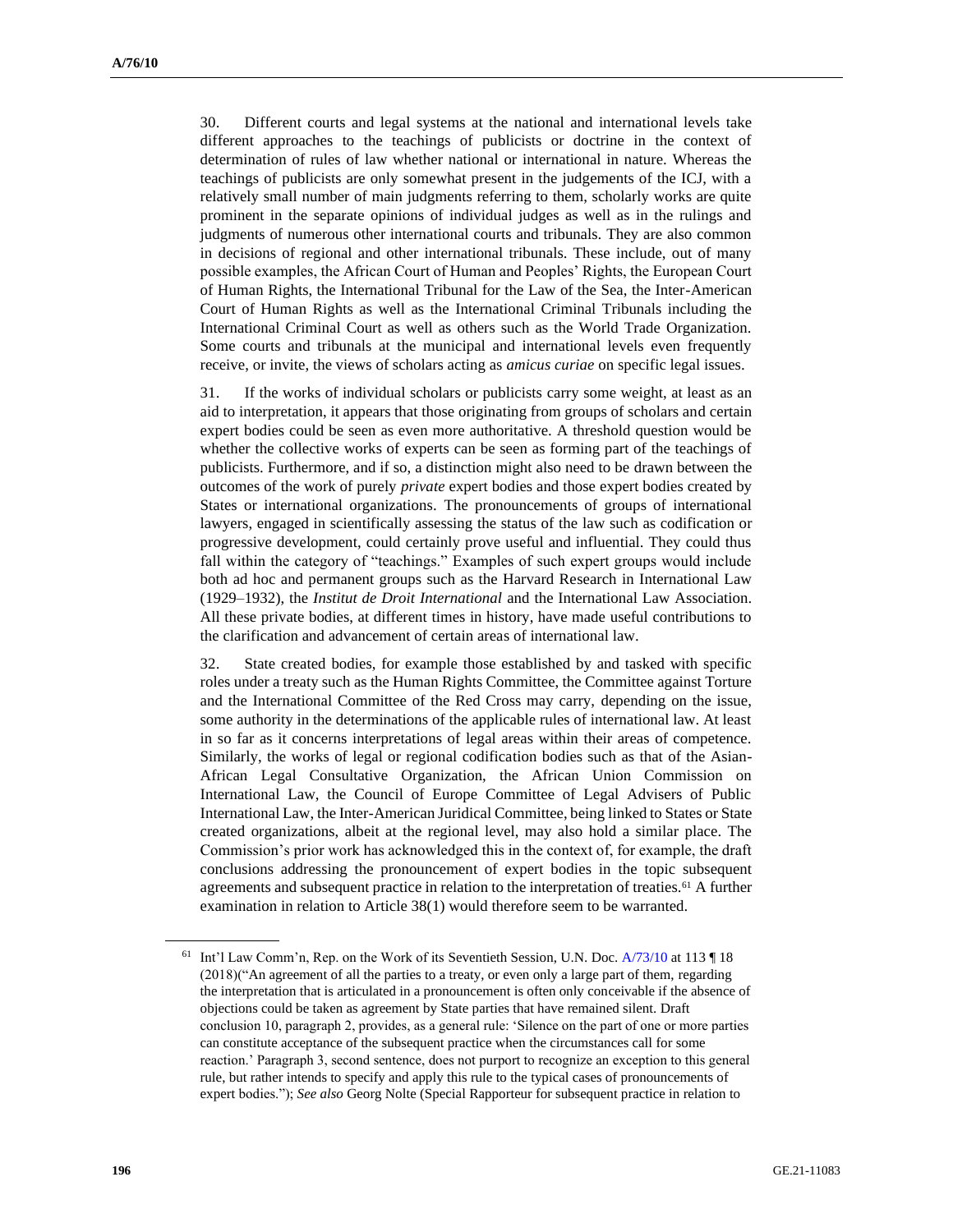33. In a similar vein, consideration *could* be given to the work of the Commission in the discharge of its unique General Assembly mandate to assist States with the promotion of the progressive development of international law and its codification under Article 13 of the Charter of the United Nations. Indeed, the Commission and its special rapporteurs and members, not only refer extensively to judicial decisions, they also routinely refer to the "teachings" of scholars. This includes in their reports and commentaries to adopted articles, principles and guidelines, as well as during plenary debates and drafting committees. The Commission, under its Statute, may even enjoy closer relations with such authorities as it can also formally consult with "scientific institutions and individual experts" (Article 16). It is furthermore expressly required to present its draft articles to the General Assembly accompanied by "adequate presentations of precedents, and other relevant data, including treaties, *judicial decisions* and *doctrine*." (Article 20(a)).

34. With regard to codification, as it evaluates State practice, the Commission could request from governments "laws, decrees, *judicial decisions*…" (Article 19(2)). Similarly, in identifying the ways and means of making the evidence of customary international law more readily available, the Commission is to have due regard to collections and publications of "documents concerning State practice and the *decisions of national and international courts* on questions of international law" (Article 24). These statutory provisions appear to demonstrate the relevance of those decisions, not just for judicial bodies, but also for international legal expert bodies that assist with the codification and progressive development of international law. That said, the Commission has, quite understandably, refrained from claiming a special status or authority for its own work even though some courts and some academics tend to ascribe a measure of authority to it.

35. In the end, though pervasive in national and international courts and the work of experts and the Commission at least as aids to interpretation of the law, the works of individual legal experts, groups of legal experts and other learned bodies has attracted more limited attention as subsidiary means for the determination of rules of international law. Nonetheless, as stated by the United States Supreme Court in the *Paquete Habana* Case, "such works are resorted to by judicial tribunals, not for the speculations of their authors concerning what the law ought to be, but for trustworthy evidence of what the law really is."<sup>62</sup> The quality, objectivity and thoroughness of the work is therefore vital to its authoritativeness. Questions of how to assess the influence of scholars and their works through empirical and or other approaches could be of interest.

36. Interestingly, since the *Paquete Habana* decision in 1900, there does not appear to have been many attempts to systematize the category of "judicial decisions" and the "teachings of the most highly qualified publicists." Ultimately, perhaps due to the nature of the topic, it remains inconsistent how judicial decisions and the teachings of the most highly qualified publicists of the various nations are methodologically assessed and weight assigned to them in the determination of the applicable rules of law. Questions may also exist, in a multicultural and pluralistic world, how the language of international law is used to ensure the construction of understandings of international law by publicists can be truly representative of a universal system of international law.

## **VI. Scope of the topic and potential issues to be addressed**

37. Taking the foregoing into account, it is proposed that the Commission study could cover some underlying issues regarding Article  $38(1)(d)$ , to determine how "subsidiary"

treaty interpretation), *Fourth report on subsequent agreements and subsequent practice in relation to treaty interpretation*, U.N. Doc[. A/CN.4/694](https://undocs.org/en/A/CN.4/694) (Mar. 7, 2016).

<sup>62</sup> *The Paquete Habana*, 175 U.S. 677, 20 S. Ct. 290 (1900), 686–700.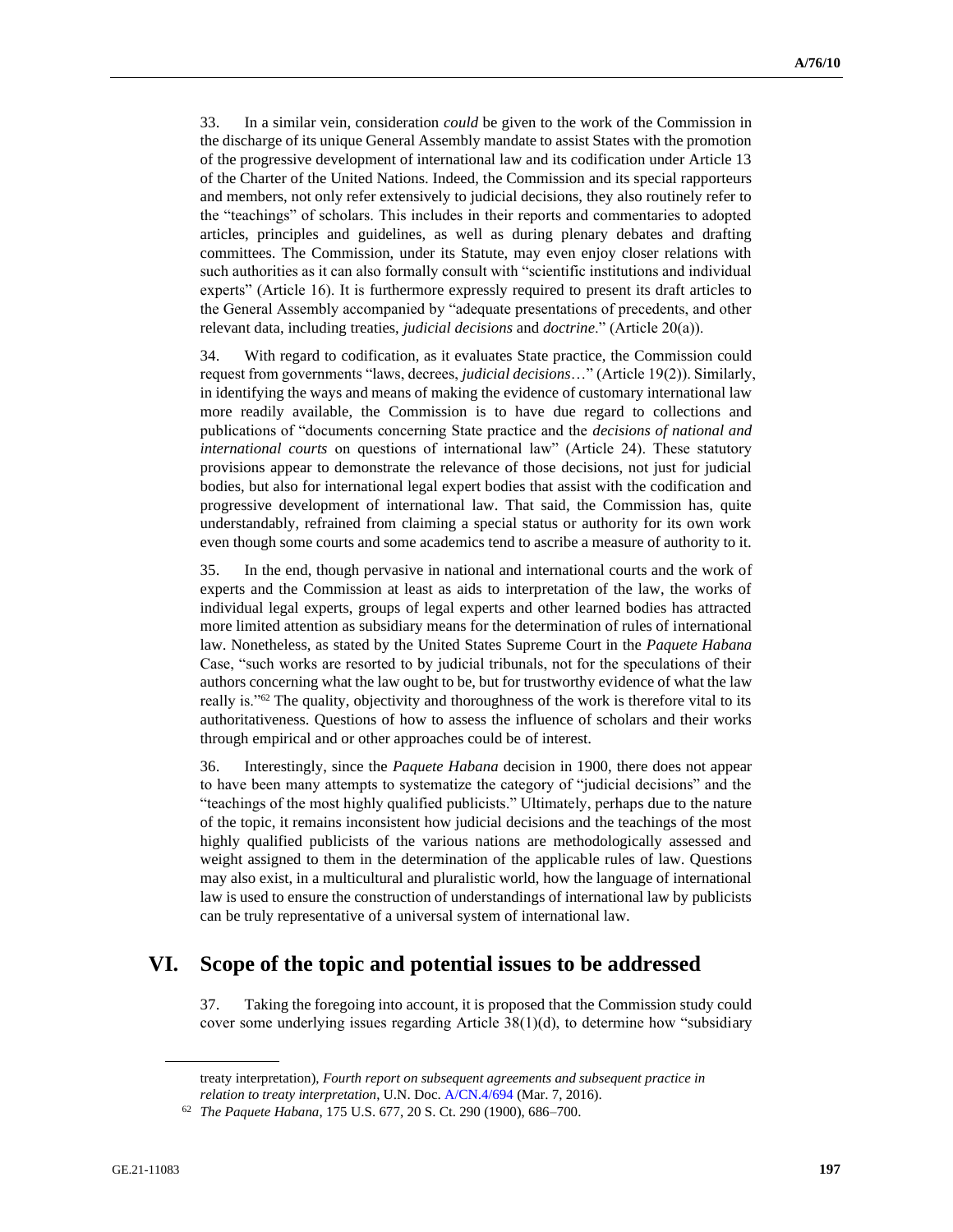means" have been used by States, by international courts and tribunals, and by international organizations as well as by private and governmental expert bodies and scholars in the process of determining the applicable rules of (international) law.

38. Without excluding other questions, or aspects which may arise in the course of the topic, it can be suggested that the Commission could in the main analyze the following topics:

- (i) Description of the topic, aims, methodology.
- (ii) The nature and scope of subsidiary means for determination of rules of law:

(a) The origins of subsidiary means, including drafting history during the establishment of the Permanent Court of International Justice, and the functional role played in different areas of international law such as international human rights law, international criminal law, international economic law, etc.;

(b) Scope and terminology regarding "subsidiary means", including the meaning of "subsidiary", "means", "judicial" "decisions", "determination", "rules of law", "teachings", "most highly qualified", "publicists", and "various nations";

(c) The status and use of subsidiary means by States, in particular in international adjudication, as well as eventually in judicial decisions and in the writings of publicists, as evidence of international law;

(d) The functions and relationship between the subsidiary means for the determination of rules of law, including in national and international courts and differences in that regard, if any, between various legal systems;

(iii) The relationship of subsidiary means with the sources of international law: i.e. treaties, custom and general principles of law;

(iv) The various methods of ascertaining the weight and value assigned to judicial decisions and the weight of teachings of the publicists of the various nations as subsidiary means for determining the rules of law and the difference between the weight assigned to the works of individual scholars versus groups of scholars and official or other expert bodies including as between various legal systems;

(v) Bibliography containing multilingual list of works on subsidiary means under Article  $38(1)(d)$  collected in the course of the study and invited from States;

- (vi) Potential outcomes of the study (conclusions); and
- (vii) Any other/miscellaneous issues.

## **VII. Proposed method of work on the topic**

39. The method of work on the topic will rely on both primary and secondary materials and literature on the topic. Primarily, the work will be guided by the extensive State practice, treaties, other international instruments, judicial decisions from relevant national, regional and international courts as well as national laws, decrees and other documents. Scholarly works, including those of individual experts and those of expert bodies and relevant international organizations will also be taken into account. This is particularly so given the nature of the present topic and the letter and spirit of Article 38(1)(d).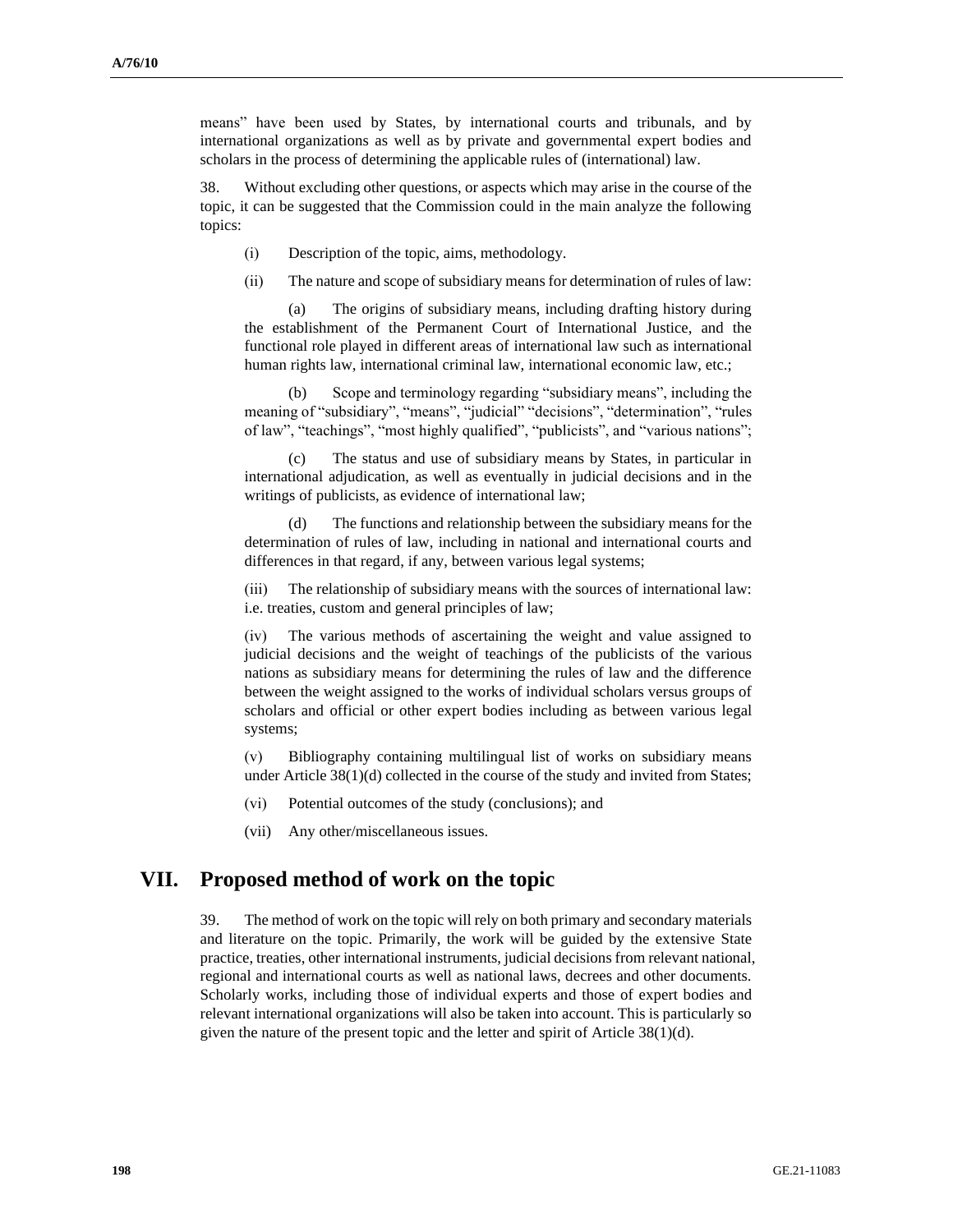# **VIII. Conclusion**

40. Overall, it appears that judicial decisions and the teachings of the most highly qualified publicists are a form of evidence of international law and are routinely referred to by international and national courts and tribunals. By their express terms, they are only "subsidiary means" for the "determination" of the rules of law. Nonetheless, in the face of confusion and divergent judicial approaches in national and international courts and tribunals, there appears to be room for greater clarity regarding which judicial decisions and teachings are included and their potential legal and other effects in the system of modern international law. Against that backdrop, a comprehensive study of Article 38(1)(d) could help complement the Commission's primary work on the identification of rules of international law and recent topics it has undertaken in this significant area of general international law. In so doing, the Commission could significantly contribute to the codification and progressive development of international law in relation to the classical topic of sources of international law.

### **Preliminary/Selected Bibliography**

### **1. Legal instruments:**

Statute of the International Court of Justice, U.N. Charter, Annex I, at 21-30 (1945).

Statute of the Special Court for Sierra Leone, Jan. 16, 2002, 2178 U.N.T.S. 145.

Vienna Convention on the Law of Treaties, May 23, 1969, 1155 U.N.T.S. 331.

Vienna Convention on the Succession of States in Respect of Treaties, Aug. 23, 1978, 1946 U.N.T.S. 3.

Vienna Convention on the Law of Treaties Concluded Between States and International Organizations, or between International Organization, Mar. 21, 1986, 1155 U.N.T.S 331.

#### **2. International Law Commission Documents:**

Georg Nolte (Special Rapporteur for subsequent practice in relation to treaty interpretation), *Fourth report on subsequent agreements and subsequent practice in relation to treaty interpretation*, U.N. Doc. [A/CN.4/694](https://undocs.org/en/A/CN.4/694) (Mar. 7, 2016).

Marcelo Vázquez-Bermúdez (Special Rapporteur for general principles of law), *First report on general principles of law*, U.N. Doc[. A/CN.4/732](https://undocs.org/en/A/CN.4/732) (Apr. 5, 2019).

Marcelo Vázquez-Bermúdez (Special Rapporteur for general principles of law), *Second report on general principles of law*, U.N. Doc[. A/CN.4/741](https://undocs.org/en/A/CN.4/741) (Apr. 9, 2020).

Sir Michael Wood (Special Rapporteur for identification of customary international law), *Second report on identification of customary international law*, U.N. Doc. [A/CN.4/672](https://undocs.org/en/A/CN.4/672) (May 22, 2014).

Sir Michael Wood (Special Rapporteur for identification of customary international Law), *Third report on identification of customary international law*, U.N. Doc. [A/CN.4/682](https://undocs.org/en/A/CN.4/682) (Mar. 27, 2015).

Sir Michael Wood (Special Rapporteur for identification of customary international law), *Fourth report on identification of customary international law*, U.N. Doc. [A/CN.4/695](https://undocs.org/en/A/CN.4/695) (Mar. 8, 2014).

Sir Michael Wood (Special Rapporteur for identification of customary international law), *Fifth report on identification of customary international law*, U.N. Doc. [A/CN.4/717](https://undocs.org/en/A/CN.4/717) (Mar. 14, 2018).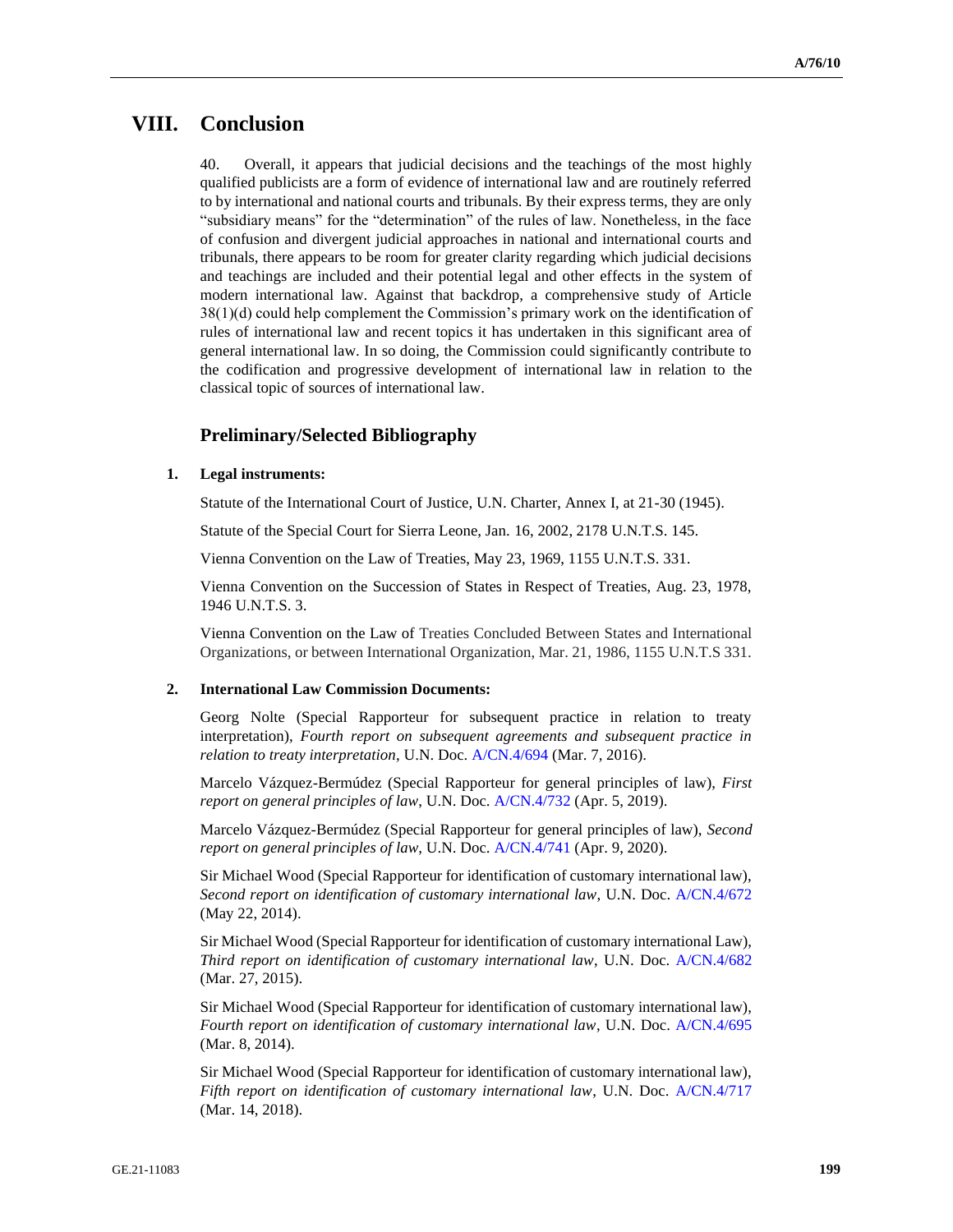Int'l Law Comm'n, Rep. on the Work of the Thirty-fourth Session, U.N. Doc. [A/37/10](https://documents-dds-ny.un.org/doc/UNDOC/GEN/N82/232/50/pdf/N8223250.pdf?OpenElement) (1982).

Int'l Law Comm'n, Rep. on the Work of its Forty-fourth Session, U.N. Doc [A/47/10](https://documents-dds-ny.un.org/doc/UNDOC/GEN/N92/416/03/pdf/N9241603.pdf?OpenElement) (1992).

Int'l Law Comm'n, Rep. on the Work of its Forty-eighth Session, U.N. Doc [A/51/10](https://documents-dds-ny.un.org/doc/UNDOC/GEN/N96/236/37/img/N9623637.pdf?OpenElement) (1996).

Int'l Law Comm'n, Rep. on the Work of the Sixty-third Session, U.N. Doc. [A/66/10](https://undocs.org/en/A/66/10) (2011).

Int'l Law Comm'n, Rep. on the Work of the Seventieth Session, U.N. Doc. [A/73/10](https://undocs.org/en/A/73/10) (2018).

Int'l Law Comm'n, Rep. on the Work of the Seventy-first Session, U.N. Doc. [A/74/10](https://undocs.org/en/A/74/10) (2019).

Int'l Law Comm'n, *Provisional summary record of the 3132nd meeting*, U.N. Doc. [A/CN.4/SR.3132](https://documents-dds-ny.un.org/doc/UNDOC/GEN/G18/229/10/pdf/G1822910.pdf?OpenElement) (May 22, 2012).

Int'l Law Comm'n, *Provisional summary record of the 3433rd meeting*, U.N. Doc. [A/CN.4/SR.3433](https://documents-dds-ny.un.org/doc/UNDOC/GEN/G18/231/01/pdf/G1823101.pdf?OpenElement) (July 19, 2018).

U.N. Secretariat, Identification of customary international law, The role of decisions of national courts in the case law of international courts and tribunals of a universal character for the purpose of the determinization of customary international law, Memorandum by the Secretariat, Int'l Law Comm'n, U.N. Doc. [A/CN.4/691](https://undocs.org/en/A/CN.4/691) (Feb. 9, 2016).

U.N. Secretariat, General principles of law, Memorandum by the Secretariat, Int'l Law Comm'n, U.N. Doc. [A/CN.4/742,](https://undocs.org/en/A/CN.4/742) (May 12, 2020).

#### **3. Jurisprudence:**

#### *A. International Court of Justice:*

Application of the Convention on the Prevention and Punishment of the Crime of Genocide (*Bosn. & Herz. v. Serb. and Montenegro*), Judgment, 2007 I.C.J. Rep. 43 (Feb. 26).

Application of the Interim Accord of 13 September 1995 (*the former Yugoslav Rep. of Maced. v. Greece*), Judgment, 2011 I.C.J. Rep. 644 (Dec. 5).

Ahmadou Sadio Diallo (*Rep. of Guinea v. Dem. Rep. Congo*), Judgment, 2010 I.C.J. Rep. 639 (Nov. 30).

Ahmadou Sadio Diallo (*Rep. of Guinea v. Dem. Rep. Congo*), Judgement, 2012 ICJ Rep. 324 (June 19).

Barcelona Traction, Light and Power Company, Ltd. (*Belg. v. Spain*), Judgment, 1970 I.C.J. Rep. 3 (Feb. 5).

Continental Shelf (Tunis./Libyan Arab Jamahiriya), Judgment, 1982 I.C.J. Rep. 18 (Feb. 24).

Continental Shelf (Libyan Arab Jamahiriya/Malta), Judgment, 1984 I.C.J. Rep. 3 (Mar. 21).

Jurisdictional Immunities of the State (*Ger. v. It.: Greece* intervening), Judgment, 2012 I.C.J. Rep. 99 (Feb. 3).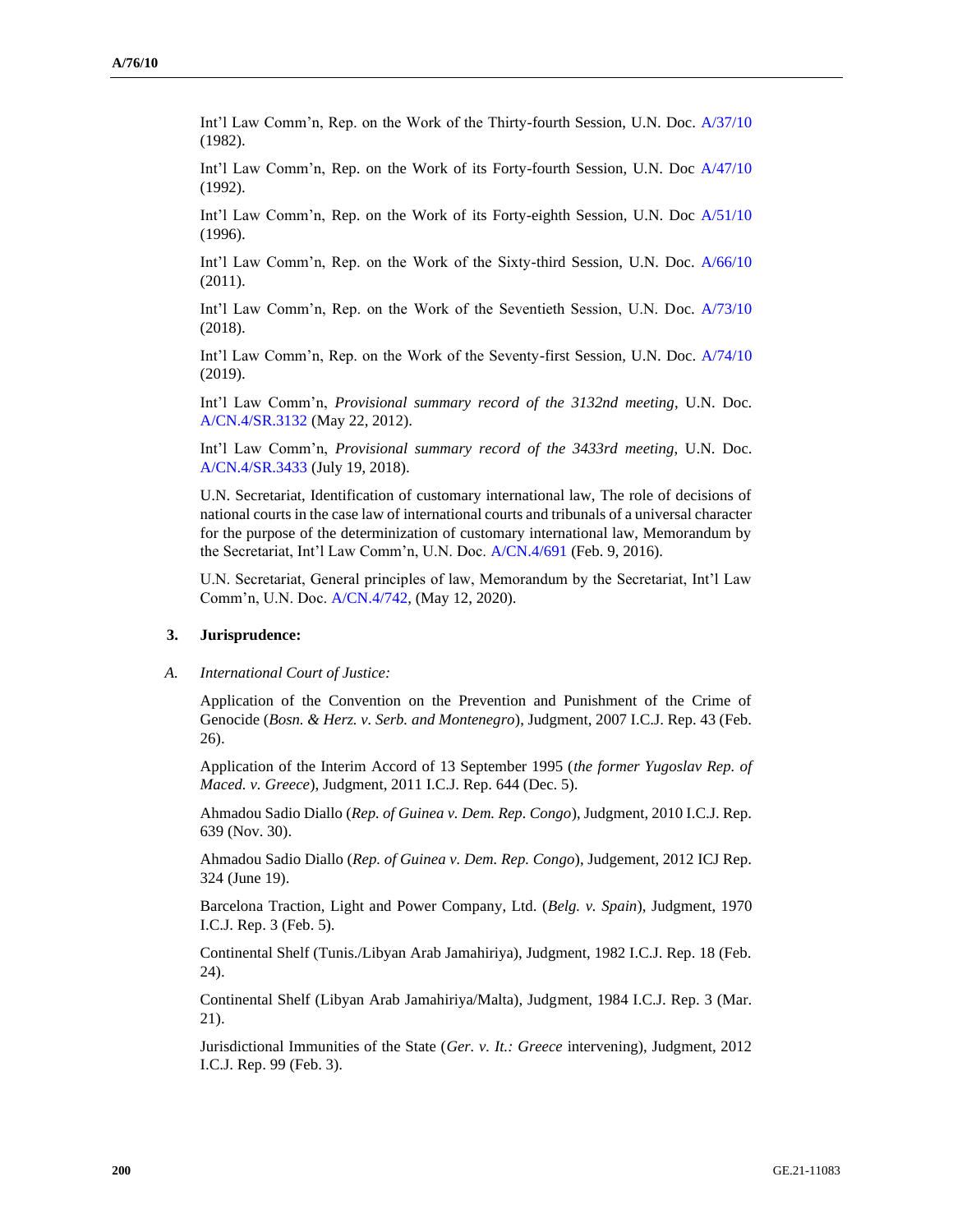Land, Island and Maritime Frontier Dispute *(El Sal. v. Hond.*: Nicar. intervening), Judgment, 1992 I.C.J. Rep. 351 (Sept. 11)(Referring to the judgment in *El Sal. v. Nicar.* AJIL 674 (CACJ 1917)).

Land and Maritime Boundary between Cameroon and Nigeria (*Cameroon v. Nigeria*: Eq. Guinea intervening), Judgment, 2002 I.C.J. Rep. 303 (Oct. 10).

Legality of the Threat or Use of Nuclear Weapons, Advisory Opinion, 1996 I.C.J. Rep. 226 (July 8).

Maritime Delimitation and Territorial Questions between Qatar and Bahr. (*Qatar v. Bahr.*), Merits, Judgment, 2001 I.C.J. Rep. 40 (Mar. 16).

Military and Paramilitary Activities (*Nicar. v. U.S.*), 1986 I.C.J. Rep. 14 (June 27).

North Sea Continental Shelf (*F.R.G. v. Den.*, *F.R.G., v. Neth.*), Judgement, 1969 I.C.J. Rep. 3 (Feb. 20).

Nottebohm Case (*Liech. v. Guat.*), Preliminary Objection, Judgment, 1953 I.C.J. Rep. 111 (Nov. 18).

Territorial and Maritime Dispute (*Nicar. v. Colom.*), Judgment, 2012 I.C.J. Rep. 624 (Nov. 19).

Territorial and Maritime Dispute between Nicar. and Hond. in the Caribbean Sea (*Nicar. v. Hond.*), Judgment, 2007 I.C.J. Rep. 659 (Oct. 8) (Referring to the award rendered on Mar. 24, 1922 by the Swiss Federal Council in Frontier Dispute between Colombia and Venezuela, I R.I.A.A. 223 (1922)).

#### *B. Inter-American Court of Human Rights:*

Case of the *Rochela Massacre v. Colom.*, Interpretation of the Judgment on Merits, Reparations, and Costs, Judgment, Inter-Am. Ct. H.R. (ser. C) No. 175 (Jan. 28, 2008).

Case of *Cantoral Huamaní and García Santa Cruz v. Peru*, Interpretation of the Judgment on Preliminary Objection, Merits, Reparations, and Costs, Judgement, Inter-Am. Ct. H.R. (ser. C) No. 176 (Jan 28, 2008).

Case of *Escué Zapata v. Colom.*, Interpretation of the Judgment on Merits, Reparations, and Costs, Judgement, Inter-Am. Ct. H.R. (ser. C) No. 178 (May 5, 2008).

Case of the *Miguel Castro Prison v. Peru*, Interpretation of the Judgment on Merits, Reparations, and Costs, Judgement, Inter-Am. Ct. H.R. (ser. C) No. 181 (Aug. 2, 2008).

Case of *Albán Cornejo et al. v. Ecuador*, Interpretation of the Judgment on Merits, Reparations, and Costs, Judgement, Inter-Am. Ct. H.R. (ser. C) No. 183 (Aug. 5, 2008).

Case of the *Saramaka People v. Surin.*, Interpretation of the Judgment on Preliminary Objections, Merits, Reparations, and Costs, Judgement, Inter-Am. Ct. H.R. (ser. C) No. 185 (Aug. 12, 2008).

Case of *García Prieto et al. v. El Sal*., Interpretation of the Judgment on Preliminary Objections, Merits, Reparations, and Costs, Judgement, Inter-Am. Ct. H.R. (ser. C) No. 188 (Nov. 24, 2008).

Case of *Chaparro Álvarez and Lapo Íñiguez v. Ecuador*, Interpretation of the Judgment on Preliminary Objections, Merits, Reparations, and Costs, Judgement, Inter-Am. Ct. H.R. (ser. C) No. 189 (Nov. 26, 2008).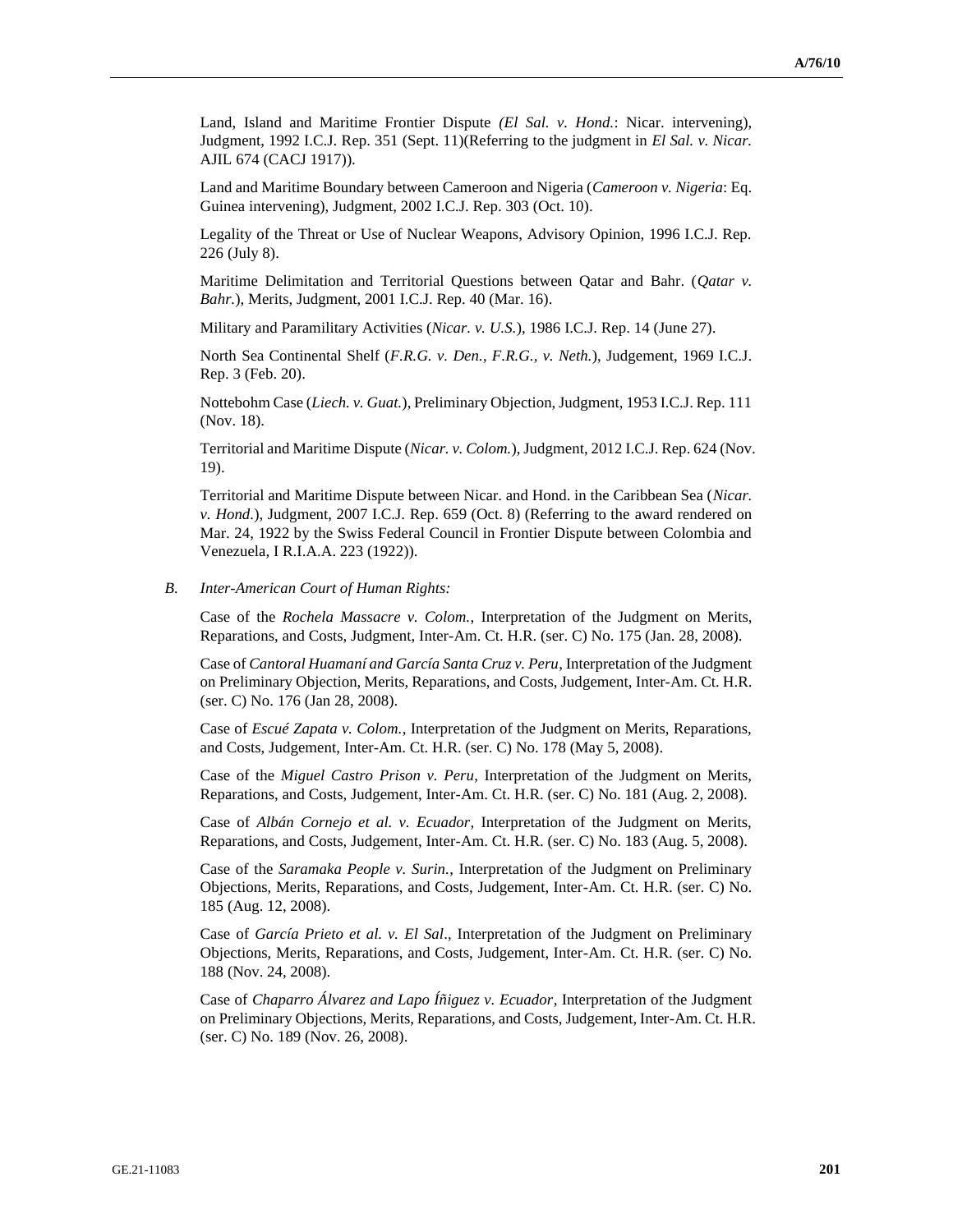### *C. Other*

*Prosecutor v. Issa Hassan Sesay et. al.*, Case No. SCSL-04-15-T, Trial Court Judgment (Mar. 2, 2009).

*The Paquete Habana*, 175 U.S. 677, 20 S. Ct. 290 (1900).

### **4. Literature:**

William J. Aceves, *Symposium Introduction: Scholarship as Evidence of International Law*, 26 Loy. L.A. Int'l & Comp. L. R. 1 (2003).

Michael Akehurst, *Custom as a Source of International Law*, 47 Brit. Y.B. Int'l L. 1 (1975).

Rosanne van Alebeek & André Nollkaemper, *The legal status of decisions by human rights treaty bodies in national law*, in U.N. Human Rights Treaty Bodies: Law and Legitimacy 356–413 (H. Keller & G. Ulfstein eds., Cambridge Univ. Press, 2012).

Karen J. Alter et. al., *Backlash against International Courts in West, East and Southern Africa: Causes and Consequences*, 27 Eur. J. Int'l L. 293 (2016).

Mads Andenas & Johann R. Leiss, *The Systemic Relevance of "Judicial Decisions" in Article 38 of the ICJ Statute*, *in* 77 Max-Planck-Institut für Ausländisches Offentliches Recht und Völkerrecht 907–972 (2017).

Rudolf Bernhardt, *Custom and Treaty in the Law of the Sea*, in Recueil Des Cours: Collected Courses of the Hague Acad. Int'l L. (Vol. 205), 247–330 (1987).

Eirik Bjorge, *The Convention as a Living Instrument Rooted in the Past, Looking to the Future*, 36 Hum. Rts. L. J. 243 (2016).

Eirik Bjorge, *The convergence of the methods of treaty interpretation: Different regimes, different methods of interpretation?*, in A Farewell to Fragmentation: Reassertion and Convergence in International Law, 498–535 (Mads Andenas & Eirik Bjorge eds., Cambridge Univ. Press, 2015).

Eirik Bjorge, The Evolutionary Interpretation of Treaties (Oxford University Press, 2014).

Michael Bohlander, *The Influence of Academic Research on the Jurisprudence of the International Criminal Tribunal for the Former Yugoslavia—A First Overview, in* 3 The Global Community Y.B. Int'l L. & Juris. 195 (2003).

Aldo Z. Borda, *A Formal Approach to Article 38(1)(d) of the ICJ Statute from the Perspective of the International Criminal Courts and Tribunals*, 24 Eur. J. Int'l Law 649 (2013).

Christopher J. Borgen, *Resolving Treaty Conflicts*, 37 Geo. Wash. L. R. 573 (2005).

Thomas Buergenthal, Lawmaking by the ICJ and Other International Courts, (Cambridge Univ. Press, 2009).

Philippe Cahier, *Le rôle du juge dans l'élaboration du droit international*, *in* Theory of International Law at the Threshold of the 21st Century, 353-66 (J. Makarczyk ed., 1996).

Jonathan I. Charney, *Is International Law Threatened by the Multiplication of International Tribunals?*, *in* Recueil Des Cours: Collected Courses of the Hague Acad. Int'l L. (Vol. 271), 101-372 (1999).

Bin Cheng (ed.), International Law: Teaching and Practice (Stevens, Lond., 1982).

Hiram E. Chodosh, *An Interpretive Theory of International Law: The Difference Between Treaty and Customary Law*, 28 Vand. J. Transnat'l L. 973 (1995).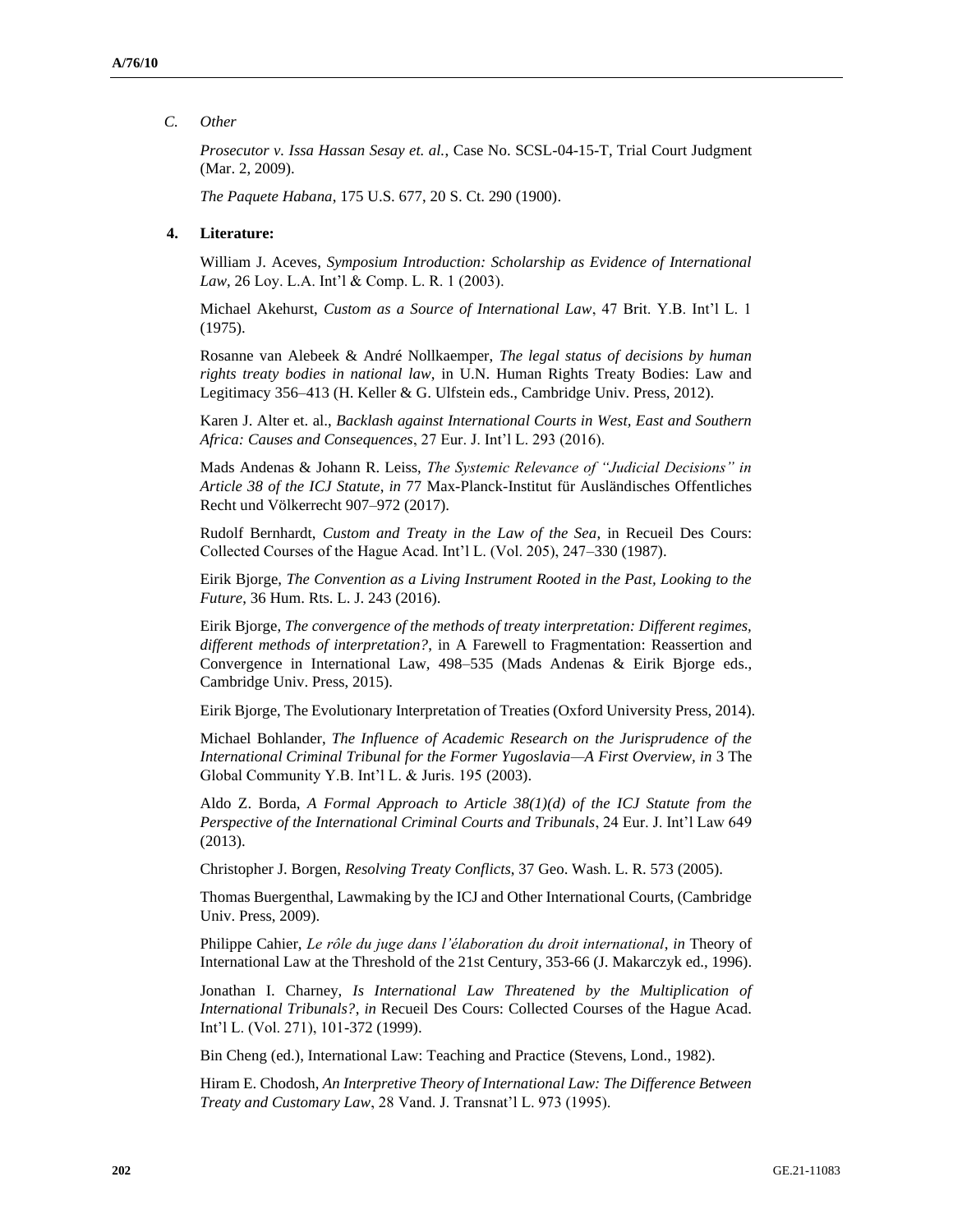H. Vern Clemons, *The Ethos of the International Court of Justice is Dependent Upon the Statutory Authority Attributed to its Rhetoric: A Metadiscourse*, 20 Fordham Int'l L. J. 1479 (1996).

James Crawford, Brownlie's Principles of Public International Law (9th ed., Oxford Univ. Press, 2019).

Jean D'Aspremont, Formalism and the Sources of International Law: A Theory of the Ascertainment of Legal Rules (Oxford Univ. Press, 2013).

Lori F. Damrosch et. al., *Scholars in the Construction and Critique of International Law*, 94 Am. Soc'y Int'l L. 317 (2021).

Margaret M. deGuzman, "Article 21", in O. Triffterer and K. Ambos, eds., Rome Statute of the International Criminal Court: A Commentary (3rd ed., Munich and Oxford, C. H. Beck, Hart, Nomos, 2016) 932–948.

Favio Farinella, *Reinterpretación de las fuentes del Derecho Internacional desde una perspectiva de derechos humanos*, 15 Rev. Anuales de la Facultad de Ciencias Jurídicas y Sociales 407 (2018).

Bardo Fassbender & Anne Peters (eds.), The Oxford Handbook of the History of International Law (Oxford Univ. Press, 2012).

Andreas Føllesdal, *To Guide and Guard International Judges*, 46 N. Y. U. J. Int' l. & Pol. 793 (2014).

Mathias Forteau, *Comparative International Law Within, Not Against, International Law: Lessons from the International Law Commission*, 109 Am. J. Int'l L. 498 (2015).

Jean P.A. François, *L'influence des publicistes sur le development du droit international*, *in* Mélanges en l'honneur de Gilbert Gidel,275-81 (Sirey, Paris, 1961).

Gilbert Guillaume, *The Use of Precedent by International Judges and Arbitrators*, 2 J. Int'l Disp. Settlement 5 (2011).

Gilbert Guillaume, *Le précédent dans la justice et l'arbitrage international*, 3 J. De Droit Int'l 685 (2010).

Sondre T. Helmersen, *The Application of Teachings by the International Tribunal for the Law of the Sea*, 11 J. Int'l Disp. Settlement 20 (2020).

Sondre T. Helmersen, *Scholarly Judicial Dialogue in International Law*, 16 L. & Pract. of Int'l Cts. & Trib. 464 (2017).

Sondre T. Helmersen, The Application of Teachings by the International Court of Justice (Cambridge Univ. Press, 2021).

Larissa van den Herik, *The decline of customary international law as a source of international criminal law*, *in* Custom's Future: International Law in a Changing World, 230-52 (C. A. Bradley ed., Cambridge Univ. Press, 2016).

Larissa van den Herik, *Using custom to reconceptualize crimes against humanity*, *in*  Judicial Creativity at the International Criminal Tribunals, 80-105 (S. Darcy & J. Powderly eds., Oxford Univ. Press, 2010).

Gleider I. Hernández, The International Court of Justice and the Judicial Function (Oxford Univ. Press, 2014).

*Jakob v. H. Holtermann & Mikael R. Madsen*, *European New Legal Realism and International Law: How to Make International Law Intelligible*, 28 Leiden J. Int'l L. 211 (2015).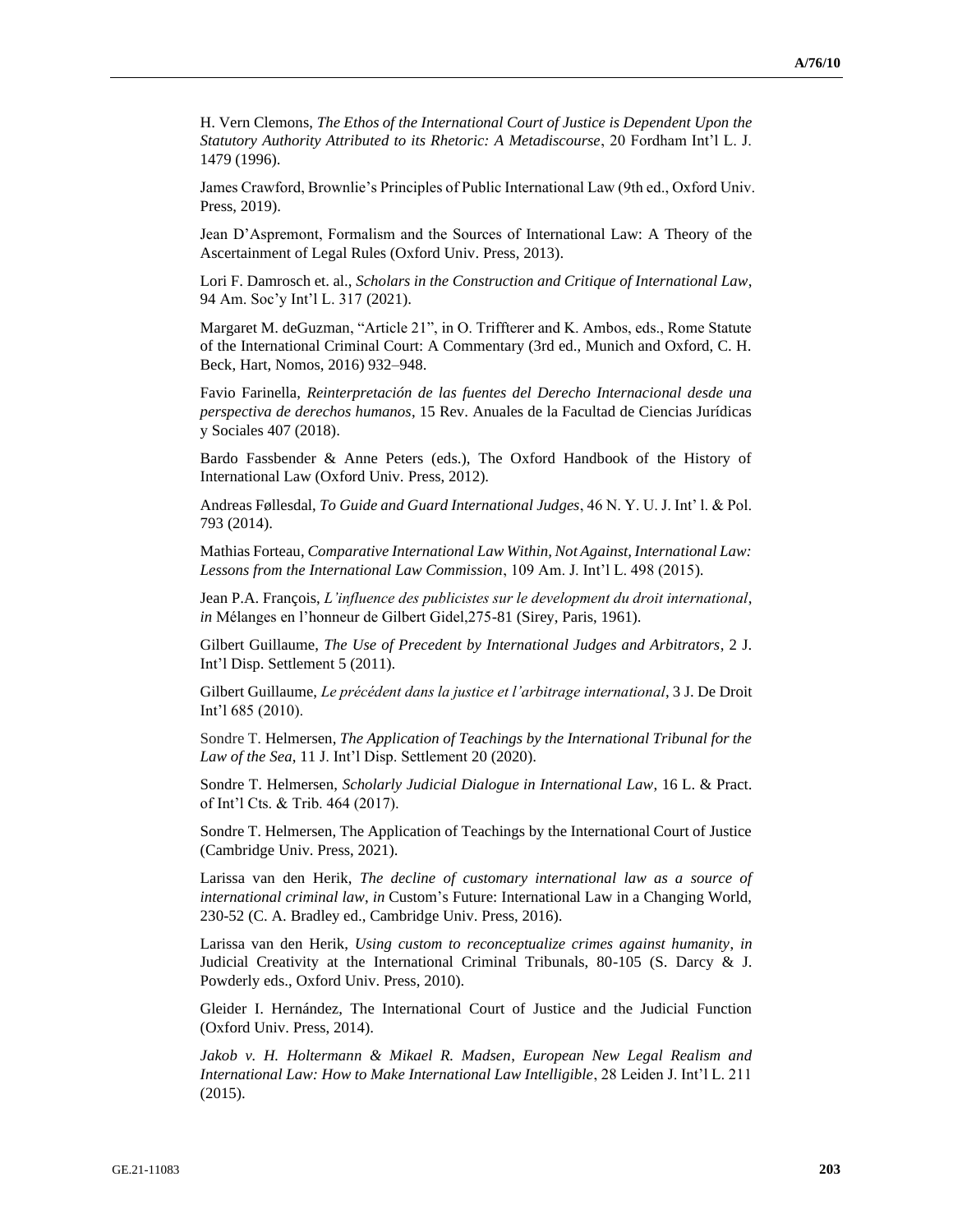Charles C. Hyde, International Law as Interpreted and Applied by the United States (Vol. 1) (Sagwan Press, 2018).

Clifford J. Hynning, *Sources of International Law*, 34 Chi.-Kent L. Rev. 116 (1956).

Int'l Ct. of Justice, Handbook of the International Court of Justice, U.N. Sales No. 1055 (2016), available at [https://www.icj-cij.org/files/publications/handbook-of-the-court](https://www.icj-cij.org/files/publications/handbook-of-the-court-en.pdf)[en.pdf](https://www.icj-cij.org/files/publications/handbook-of-the-court-en.pdf) (last accessed July 27, 2021).

Charles C. Jalloh, The Legal Legacy of the Special Court for Sierra Leone (Cambridge Univ. Press, 2020).

Charles C. Jalloh (ed.), The Sierra Leone Special Court and Its Legacy: The Impact for Africa and International Criminal Law (Cambridge Univ. Press, 2014).

Symposium, *The Legal Legacy of the Special Court for Sierra Leone*, 15 FIU L. Rev. 1 (2021).

Charles C. Jalloh, *The Continued Relevance of the Contributions of the Sierra Leone Tribunal to International Criminal Law*, 15 FIU L. Rev. 1, 1-13 (2021).

Charles C. Jalloh, *Closing Reflections on the Contributions on the SCSL's Legal Legacy*, 15 FIU L. Rev. 1, 91-95 (2021).

Robert Y. Jennings, *The judiciary, international and national, and the development of international law*, 45 Int'l & Comp. L. Q. 1 (1996).

Robert Y. Jennings, *International Lawyers and the Progressive Development of International Law, in* Theory of International Law at the Threshold of the 21<sup>st</sup> Century, 413-24 (J. Makarczyk ed., 1996).

Jörg *Kammerhofer, Lawmaking by scholars, in* Research Handbook on the Theory and Practice of International Lawmaking, 305-25 (C Brölmann & Y Radi eds., Edward Elgar, 2016).

David Kennedy, *The Sources of International Law*, 2 Am. Univ. Int'l L. Rev. 1 (1987).

Thomas Kleinlein, *Judicial Lawmaking by Judicial Restrain? The Potential of Balancing in International Economic Law*, 12 Ger. L. J. 1141 (2011).

Robert Kolb, The International Court of Justice (Hart, 2016).

Manfred Lachs, The Teacher in International Law: Teachings and Teaching (2d ed., Martinus Nijhoff, 1987).

Evangelia Linaki, *Judicial Decisions: What kind of Source of International Law*?, The Lex-Warrior Online L. J. (Sept. 22, 2013), available at [http://www.journal.lex](http://www.journal.lex-warrier.in/2013/09/22/judicial-decisions-kind-source-international-law/)[warrier.in/2013/09/22/judicial-decisions-kind-source-international-law/](http://www.journal.lex-warrier.in/2013/09/22/judicial-decisions-kind-source-international-law/) (last accessed July 30, 2021).

Anja Lindroos, *Addressing Norm Conflicts in a Fragmented Legal System: The Doctrine of Lex Specialis*, 74 Nord. J. Int'l L. 27 (2005).

O. J. Lissitzyn, *Reviewed Work: International Law. Vol. 1 (3rd ed.): International Law as Applied by International Courts and Tribunals. by Georg Schwarzenberger*, 53 Am. J. Int'l. L. 197 (1959).

Mulamba Benjamin M'Buyi, Introduction À L'étude Des Sources Modernes Du Droit International Public (Bruylant, 1999).

Jenny S. Martinez, *Towards an International Judicial System*, 56 Stanford L. Rev. 429 (2003).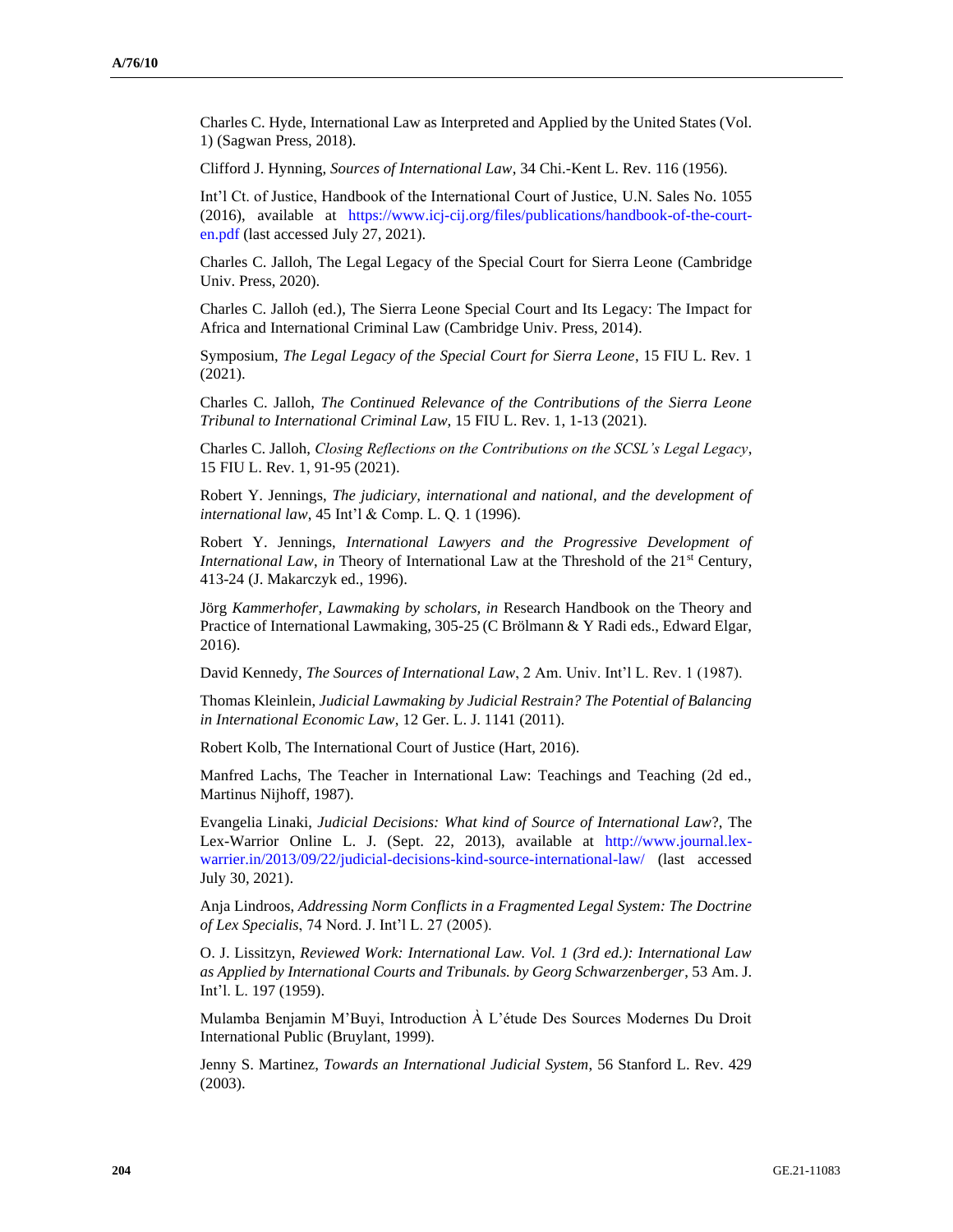Campbell McLachlan, *The Principle of Systemic Integration and Article 31(3)(c) of the Vienna Convention*, 54 Int'l & Comp. L. Q. 279 (2005).

Maurice Mendelson, *The ICJ and the sources of international law*, *in* Fifty Years of the International Court of Justice 63-89 (V. Lowe & M. Fitzmaurice eds., Cambridge Univ. Press, 1996).

Nathan Miller, *An International Jurisprudence? The Operation of 'Precedent' Across International Tribunals*, 15 Leiden J. Int'l L. 483 (2002).

Philip M. Moremen, *National Court Decisions As State Practice: A Transnational Judicial Dialogue?*, 32 N.C. J. Int'l L. & Com. Reg. 259 (2006).

André Nollkaemper, *Concerted adjudication in case of shared responsibility*, Amsterdam Law School Legal Studies Research Paper No. 2014-27 (2014), available at [https://pure.uva.nl/ws/files/2401010/156047\\_Concerted\\_Adjudication\\_in\\_Cases\\_of\\_Sh](https://pure.uva.nl/ws/files/2401010/156047_Concerted_Adjudication_in_Cases_of_Shared_Responsibility.pdf) [ared\\_Responsibility.pdf](https://pure.uva.nl/ws/files/2401010/156047_Concerted_Adjudication_in_Cases_of_Shared_Responsibility.pdf) (last accessed July 31, 2021).

Gbenga Oduntan, The Law and Practice of the International Court of Justice (1945–1996): A Critique of the Contentious and Advisory Jurisdiction (Fourth Dimension Pub., 1999).

Karen Oellers-Frahm, *Multiplication of International Courts and Tribunals and Conflicting Jurisdiction – Problems and Possible Solutions*, *in* Max-Planck Y.B. U.N. L Online (Vol. 5), 67-104 (2001).

L. F. L. Oppenheim, *The Science of International Law: Its Task and Method*, 2 Am. J. Int'l L. 313 (1908).

Andre Oraison, *Réflexions sur "La doctrine des publicistes les plus qualifiés des différentes nations"*, 2 Rev. Bel. de Droit Int'l 507 (1991).

Andreas L. Paulus, *The Judge and International Custom*, *in* The Law & Practice of International Courts and Tribunals, 253–265 (F. Baetens & R. Bismuth eds., Martinus Nijhoff, 2013).

Mehrdad Payandeh, *Book Note*, 12 Int'l J. Const. L. 832 (2014) (Reviewing Marc Jacob, Precedents and Case-based Reasoning in the European Court of Justice (2014)).

Michael Peil, *Scholarly Writings as a Source of Law: A Survey of the Use of Doctrine by the International Court of Justice*, (1) 3 Cambridge J. Int'l L. 136 (2012).

Alain Pellet, *Article 38*, *in* The Statute of the International Court of Justice: A Commentary (3d ed., A. Zimmermann & C. J . Tams eds., Oxford Univ. Press, 2019).

Alain Pellet, *Decisions of the ICJ as Sources of International Law?*, *in* Gaetano Morelli Lectures Series (Vol. 2), 7-61 (E. Cannizzaro et. al. eds., 2018).

Alain Pellet, *Shaping the Future of International Law: The Role of the World Court in Law-Making*, *in* Looking to the Future, Essays on International Law in Honor of W. Michael Reisman, 1065-83 (M. H. Arsanjani et. al. eds., Martinus Nijhoff, 2011).

Emilia J. Powell & Sara M. Mitchell, *The International Court of Justice and the World's Three Legal Systems*, 69 The J. of Pol. 397 (2007).

Cesare P. R. Romano, *Can You Hear Me Now? The Case for Extending the International Judicial Network*, 10 Chi. J. Int'l L. 233 (2009).

Shabtai Rosenne, The Perplexities of Modern International Law (Martinus Nijhoff, 2004).

William Schabas, *Customary law or 'judge-made' law: judicial creativity at the UN criminal tribunals*, *in* The Legal Regime of the International Criminal Court, 75-101 (J. Doria et. al. eds., Martinus Nijhoff, 2009).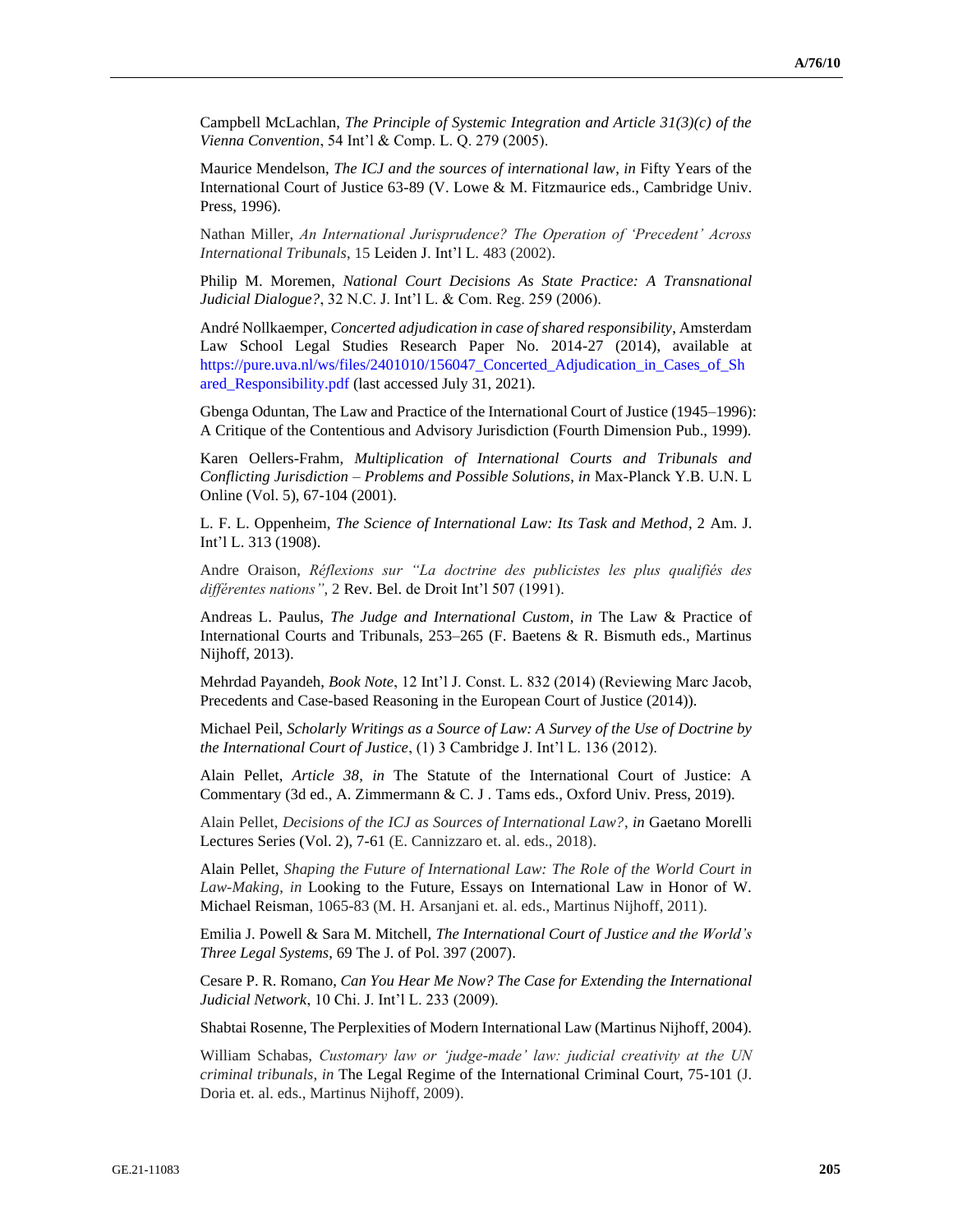Marc Schack & Astrid Kjeldgaard-Pedersen, *Striking the balance between custom and justice-creative legal reasoning by international criminal courts*, 16 Int'l Crim. L. R. 913 (2016).

Christoph Schreuer & Matthew Weiniger, *A Doctrine of Precedent?*, *in* The Oxford Handbook of International Investment Law (P. Muchlinski et. al. eds., Oxford Univ. Press, 2008).

Mohamed Shahabuddeen, Precedent in the World Court (Cambridge Univ. Press, 1996).

Malcom Shaw, Rosenne's Law and Practice of the International Court: 1920–2015 (5th ed., Martinus Nijhoff Brill, 2016).

Yuval Shany, *No Longer a Weak Department of Power? Reflections on the Emergence of a New International Judiciary*, 20 Eur. J. Int'l L. 73 (2009).

Sandesh Sivakumaran, *The Influence of Teachings of Publicists on the Development of International Law*, 66 Int'l & Comp. L. Q.1 (2017).

Anne-Marie Slaughter, *A Global Community of Courts*, 44 Harv. Int'l L. J. 191 (2003).

Anne-Marie Slaughter, *Court to Court*, 92 Am. J. Int'l L. 708 (1998).

Anne-Marie Slaughter, *Judicial Globalization*, 40 Va. J. Int'l L. 1103 (2000).

Soc. Fra. Droit Int'l, Le Précédent En Droit International: Colloque de Strasbourg (A. Pedone, 2016).

Max Sørenson, Les Sources du Droit International: étude sur la jurisprudence de la Cour Permanente de Justice Internationale (Copenhagen Munksgaard, 1946).

Stefan Talmon, *Determining Customary International Law: The ICJ's Methodology Between Induction, Deduction and Assertion*, 26 Eur. J. Int'l L. 417 (2015).

Ruti Teitel & Robert Howse, *Cross-Judging: Tribunalization in a Fragmented but Interconnected Global Order Symposium – The Normalizing of Adjudication In Complex International Governance Regimes: Patterns, Possibilities, and Problems*, 41 N.Y.U. J. Int'l L. & Pol. 959 (2009).

Hugh Thirlway, The Sources of International Law (Oxford Univ. Press 2d ed. 2019).

Emmanuelle Tourme-Jouannet, *Quelques réflexions sur le pouvoir normatif jurisprudentiel du juge international*, *in* Droits Int'l Et Culture Juris., 209-34 (A. Pedone, 2015).

Sébastien Touzé (dir.), La Cour Européenne Des Droits De L'homme Et La Doctrine (A. Pedone, 2013).

Tullio Treves, *Conflicts Between the International Tribunals for the Law of the Sea and the International Court of Justice*, 31 N.Y.U. J. Int'l L. & Pol. 809 (1999).

Tullio Treves, *Advisory Opinions of the International Court of Justice on Questions Raised by Other International Tribunals*, *in* Max-Planck Y.B. U.N. L Online (Vol. 4), 215-31 (2000).

Antônio A. C. Trindade (dir.), Princípios do Direito Internacional Contemporâneo (2d ed., Brasilia, 2017).

Jorge E. Vinuales & Pierre-Marie Dupuy, *The Challenge of 'Proliferation': An Anatomy of the Debate*, *in* The Oxford Handbook of International Adjudication, 135-157 (C. Romano et. al. eds., Oxford Univ. Press, 2013).

Michael Waibel et. al. (eds.), The Backlash Against Investment Arbitration, (Kluwer Law International, 2011).